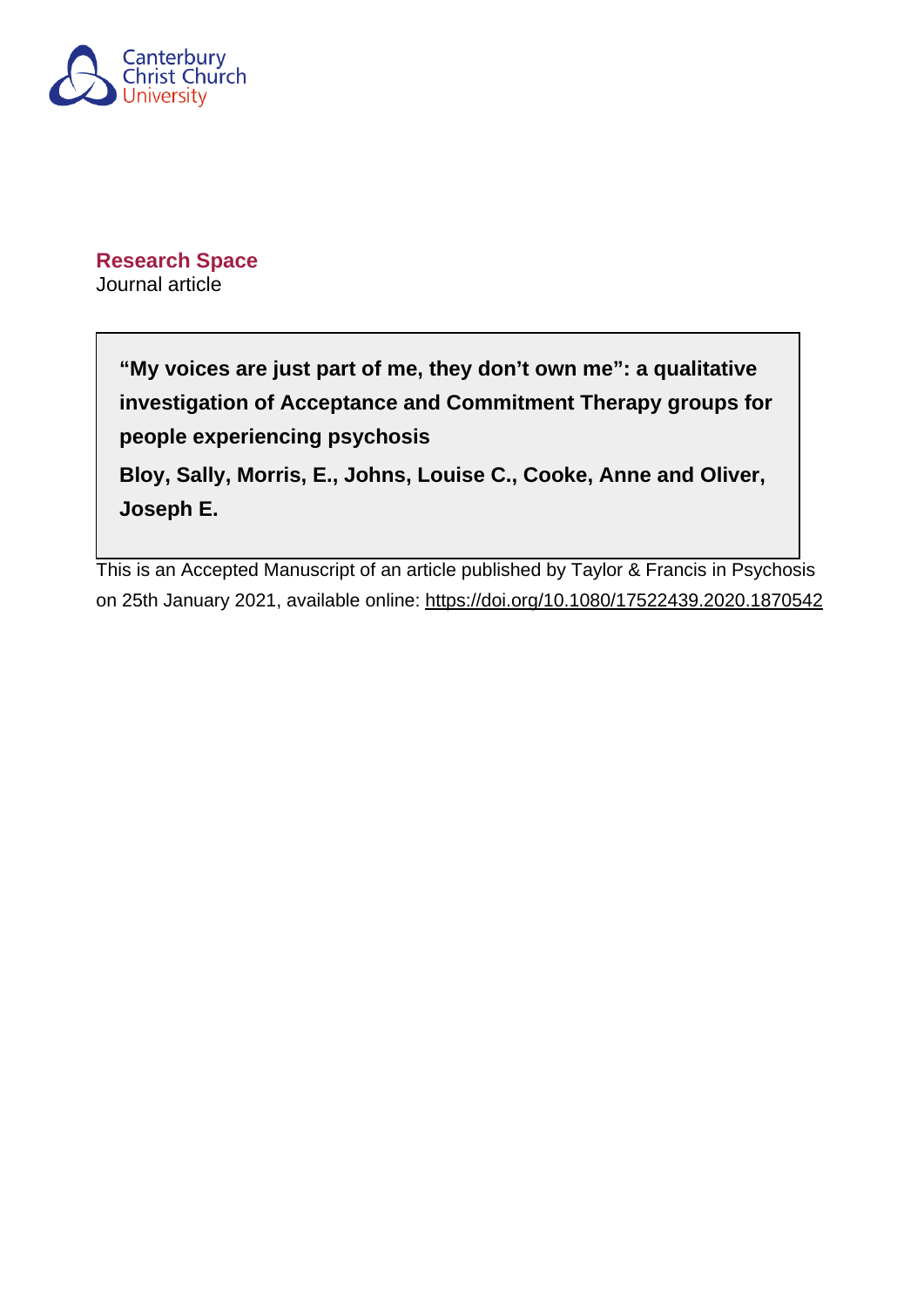**'My voices are just part of me, they don't own me': a qualitative investigation of Acceptance and Commitment Therapy groups for people experiencing psychosis** 

Sally Bloy<sup>a\*</sup>, Eric M.J. Morris<sup>b\*</sup>, Louise C. Johns<sup>c,d</sup>, Anne Cooke<sup>a</sup>, and Joseph E. Oliver<sup>e</sup>

<sup>a</sup> Salomons Institute for Applied Psychology, Canterbury Christ Church University,, *Tunbridge Wells, UK* 

*b School of Psychology & Public Health, La Trobe University, Melbourne, Australia*

*<sup>c</sup>King's College London, Department of Psychology, Institute of Psychiatry, Psychology & Neuroscience, London, UK* 

*<sup>d</sup>Department of Psychiatry, University of Oxford, UK*

*<sup>e</sup>University College London, London, UK* 

\* Joint first authors

Corresponding Author:

Eric M.J. Morris, Dept of Psychology & Counselling, School of Psychology & Public Health, La Trobe University, Science Drive, Bundoora, Victoria Australia 3086. Tel: +61 (0) 394792472

Email: Eric.Morris@latrobe.edu.au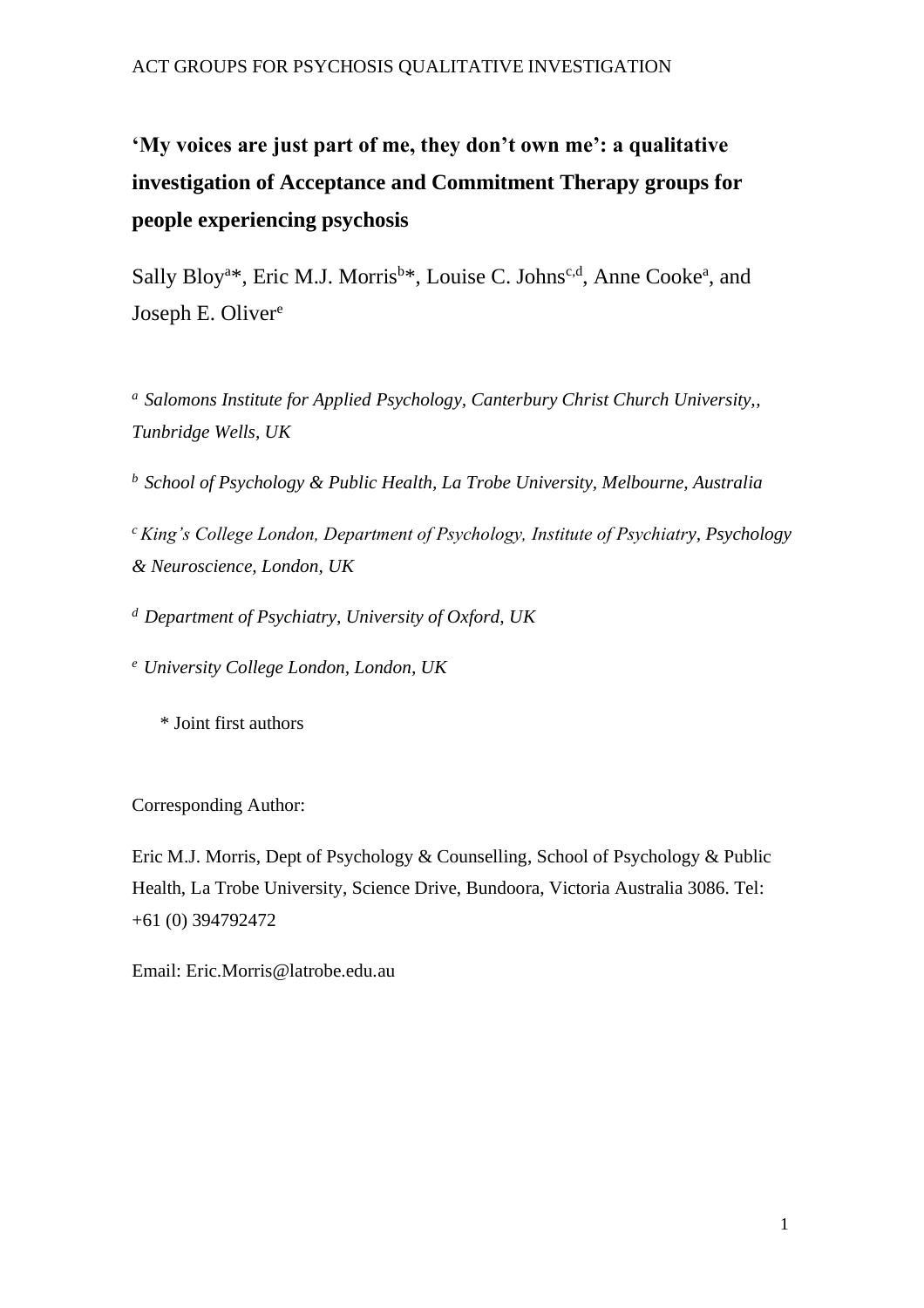# **'My voices are just part of me, they don't own me': a qualitative investigation of Acceptance and Commitment Therapy groups for people experiencing psychosis**

**Objectives:** This study aimed to generate a grounded theory of change processes as experienced by people with psychosis who engaged in an Acceptance and Commitment Therapy (ACT) group program. A secondary aim was to identify how participants described changes in their relationship to distress following the groups.

**Design:** The study used a qualitative research methodology, grounded theory. This was used to explore emergent themes in the participants' subjective experiences of group ACT delivered in community mental health services.

**Methods**: The experience of the ACT group process was investigated for nine participants. Semi-structured interviews were used to explore how the group experience and the exercises, metaphors and skills promoted by ACT were used by participants in their daily lives.

**Results:** There were four main themes emerging from the interviews: awareness, relating differently, reconnection with life, leaning on others.

**Conclusions:** The participants all described experiencing subjective benefits from being involved in the ACT groups, along with perspectives on processes of change. These reports of changes were consistent with the model and extend our understanding of the lived experience of engaging in ACT for psychosis groups.

*Keywords:* Psychotic Disorders; Acceptance and Commitment Therapy; Cognitive Behavioural Therapy; Community Mental Health Services; Grounded Theory; Recovery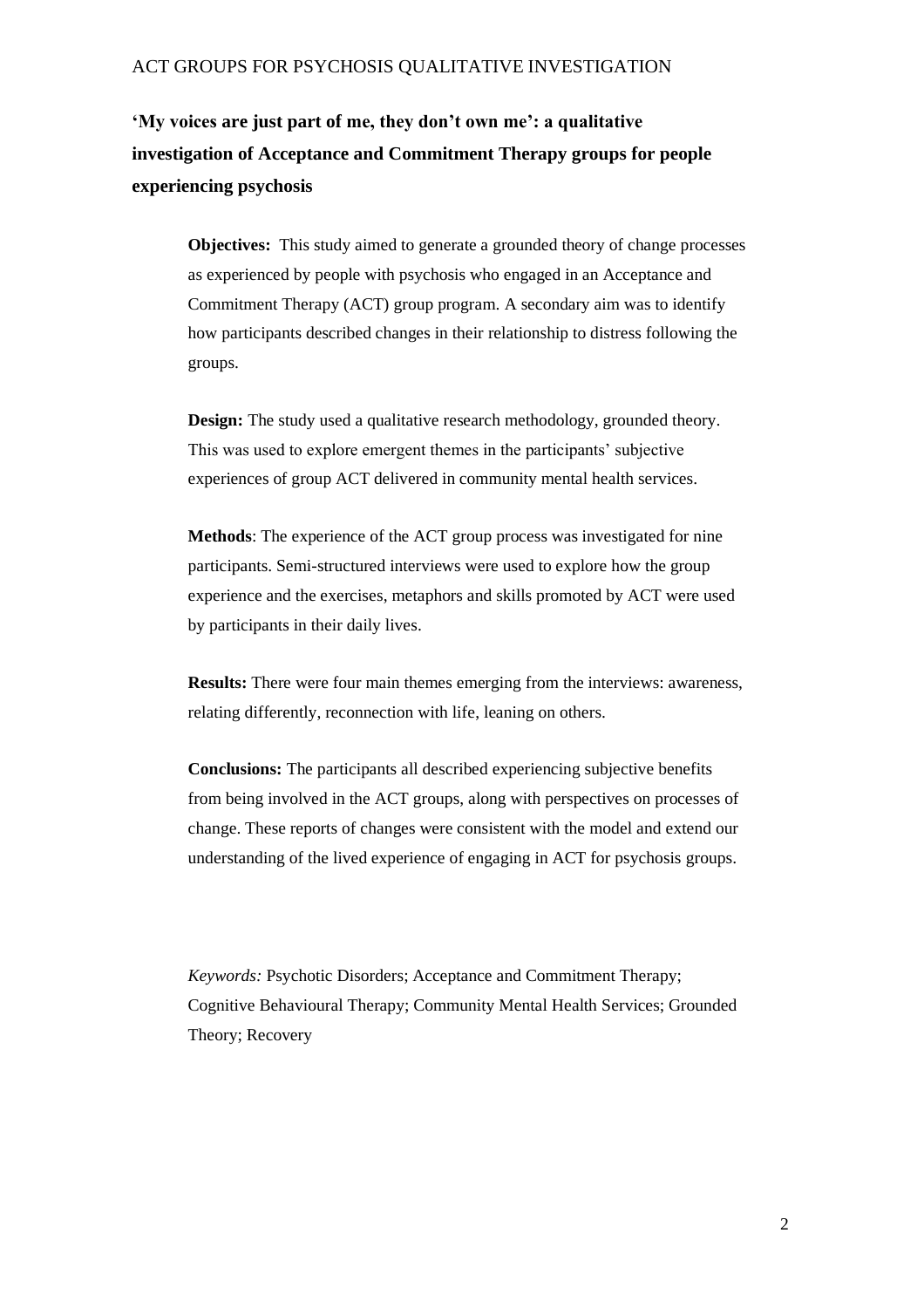# **'My voices are just part of me, they don't own me': a qualitative investigation of Acceptance and Commitment Therapy groups for people experiencing psychosis**

Acceptance and Commitment Therapy (ACT) is a third-wave cognitive behavioural therapy that strengthens skills in experiential openness, present moment awareness and connection with chosen life directions, with the aim of promoting wellbeing and quality of life (Hayes et al., 2011). ACT seeks to promote personal recovery by emphasising pragmatism and encouraging a strengths-based, personally-driven approach to life purpose (Morris et al., 2013).

ACT is a transdiagnostic psychological therapy and has demonstrated broad applicability across disorders and problems (A-Tjak et al., 2015). ACT practitioners seek to promote skills in *psychological flexibility*, a core determinant of wellbeing (Kashdan & Rottenberg, 2010). Psychological flexibility involves the capacity either to persist with or change actions in line with personal values and in the face of challenges. It is made possible by self-awareness, curiosity and an open, non-judgmental attitude to experiences. These skills are associated with greater wellbeing for people with psychosis (e.g., Morris et al., 2014; Varese et al., 2016). Qualitative studies have investigated the experiences of people with psychosis attending mindfulness groups (Abba, et al., 2008; Goodcliffe et al., 2010; Ashcroft et al., 2011) and individual ACT (Bacon et al., 2014): participants describe increased ability to accept experiences, reduced distress, and greater capacity to pursue personal goals. Meta-analytic reviews suggest that these interventions can improve psychotic and depressive symptoms, and that mindfulness, acceptance and compassion processes influence outcome (Louise et al., 2018, Yildez, 2019).

ACT has been adapted as a group intervention (for example, by increasing structure and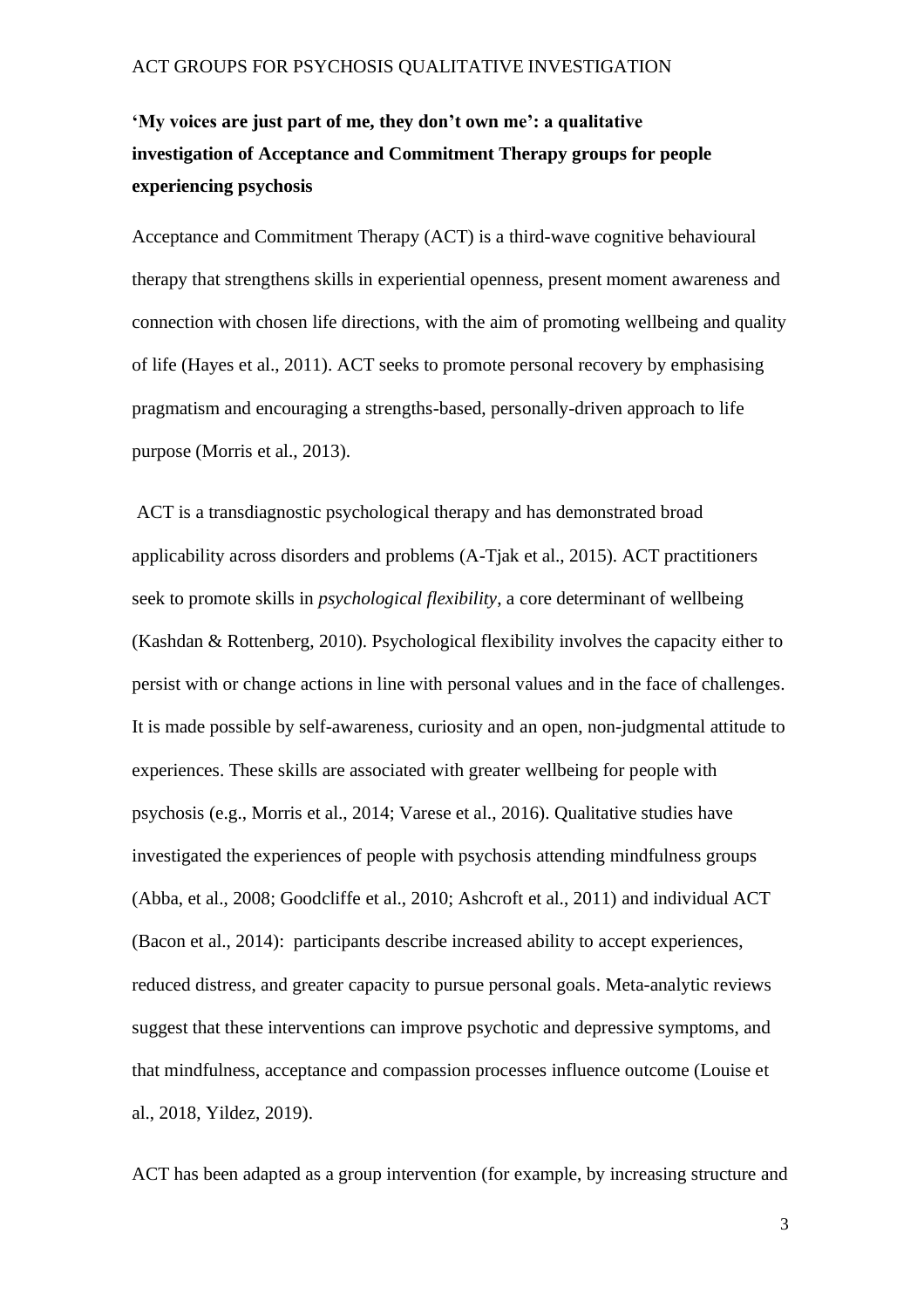repetition) to support the personal recovery of people experiencing psychosis, with briefer experiential exercises, a key metaphor, and use of structure and repetition (ACTp; Butler et al., 2016). ACTp groups have been trialled in the UK in community mental health services, facilitated by clinicians (Johns et al., 2016; O'Donoghue et al., 2018), and co-led by service users (Jolley, Johns et al, 2020). International variations of these group protocols have expanded session numbers and made format changes to engage participants further (Brand & Palmer, 2015; Morris et al., 2018; Wood et al., 2020). Group interventions provide opportunities for service users to support and learn from each other (Budman et al., 1989), and for experiential learning through shared exercises. ACTp groups are acceptable to service users, and participation is associated with improved wellbeing, quality of life and increased psychological flexibility (Johns et al., 2016; Jolley, Johns et al., 2020).

#### *Research Aims*

There is a need to understand the subjective experiences of ACTp group participants. While researchers have theories about the processes of change in ACTp groups, there is limited knowledge about group participants' lived experience. Participant perspectives are needed to discover what participants find important, their observations and understanding of changes. Qualitative methodologies can identify themes across participants' subjective experiences. These perspectives can lead to refinements in therapies, in content and style, and help researchers understand how therapy elements are experienced by participants. This will contribute to understanding how people with psychosis experience ACT so as to help better refine the delivery and implementation of specific strategies and techniques.

The current study used a qualitative methodology to offer a model of change processes

4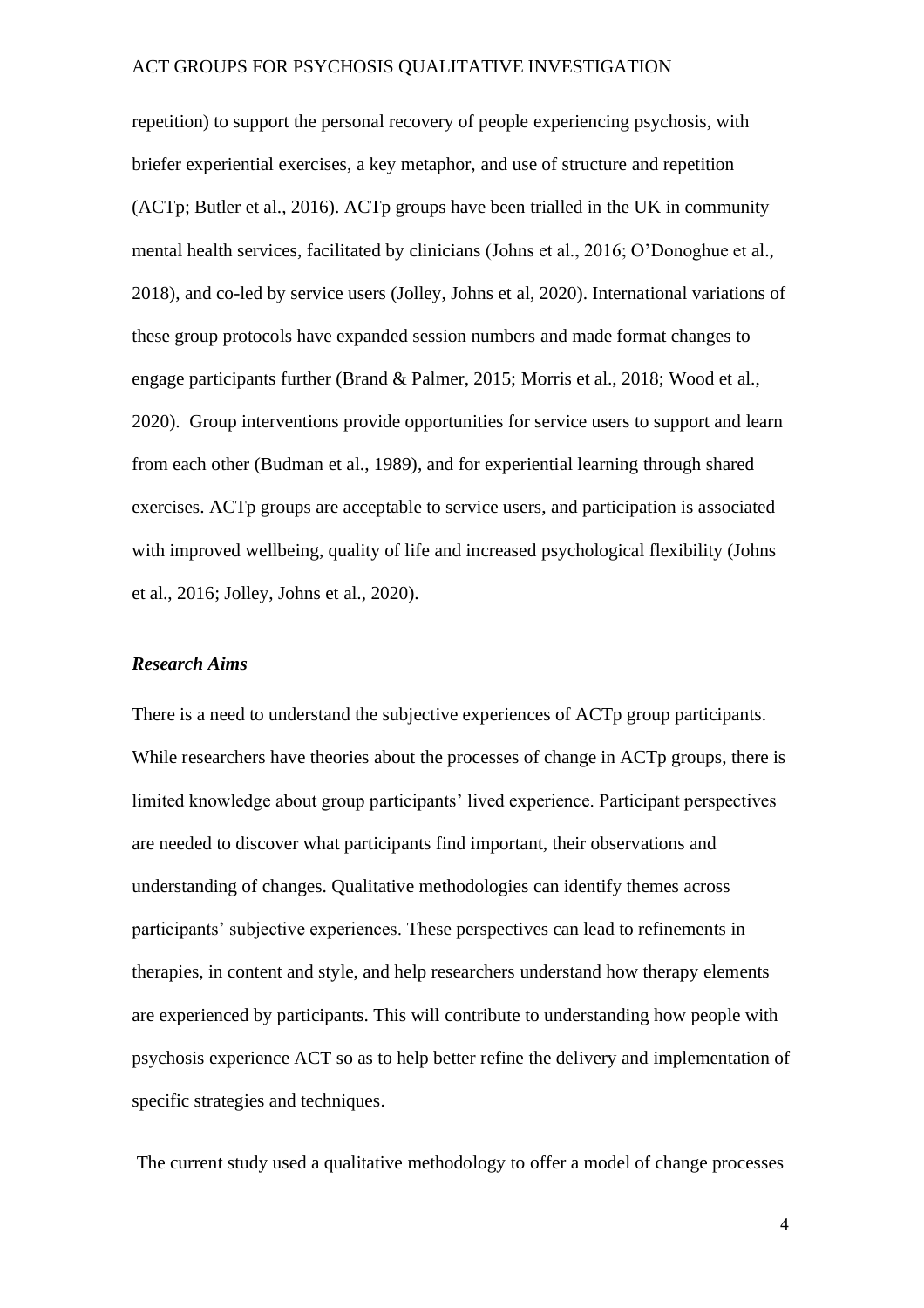articulated by participants attending ACTp groups. The primary aim was to understand how any changes were experienced. Secondary objectives were to identify how participants described their relationship to distress following the intervention, and how they accounted for changes in distress.

#### **Materials & Methods**

## *Research Design*

The study used a grounded theory methodology (Charmaz, 2006), within a social constructionist paradigm. This methodology generates an inductively-derived theory ('grounded' in the data) about a phenomenon (Willig, 2013). Meaning is co-constructed between researcher and participants (Charmaz, 2006); the researcher is active in shaping the analysis of data. Analysis involves incorporating participants' experiential accounts and understandings together with researcher interpretations (Clarke et al., 2004). This develops an explanatory model grounded in participants' experiences.

## *Procedure*

#### *Researcher characteristics, reflexivity and research quality*

The primary researcher (SB) conducted all interviews; they were not involved in the therapy either as a facilitator or supervisor. The primary researcher was, at the time of the study, a trainee clinical psychologist, who had previously co-facilitated groups and published case material (Bloy et al., 2011). Guidelines for ensuring quality of qualitative research were followed (Meyrick, 2006). Accordingly, bracketing was used as a study procedure (Tufford & Newman, 2012). This involved explicit communication of the primary researcher's epistemological stance, a bracketing interview and supervision with a non-ACT researcher (AC) to increase awareness of assumptions and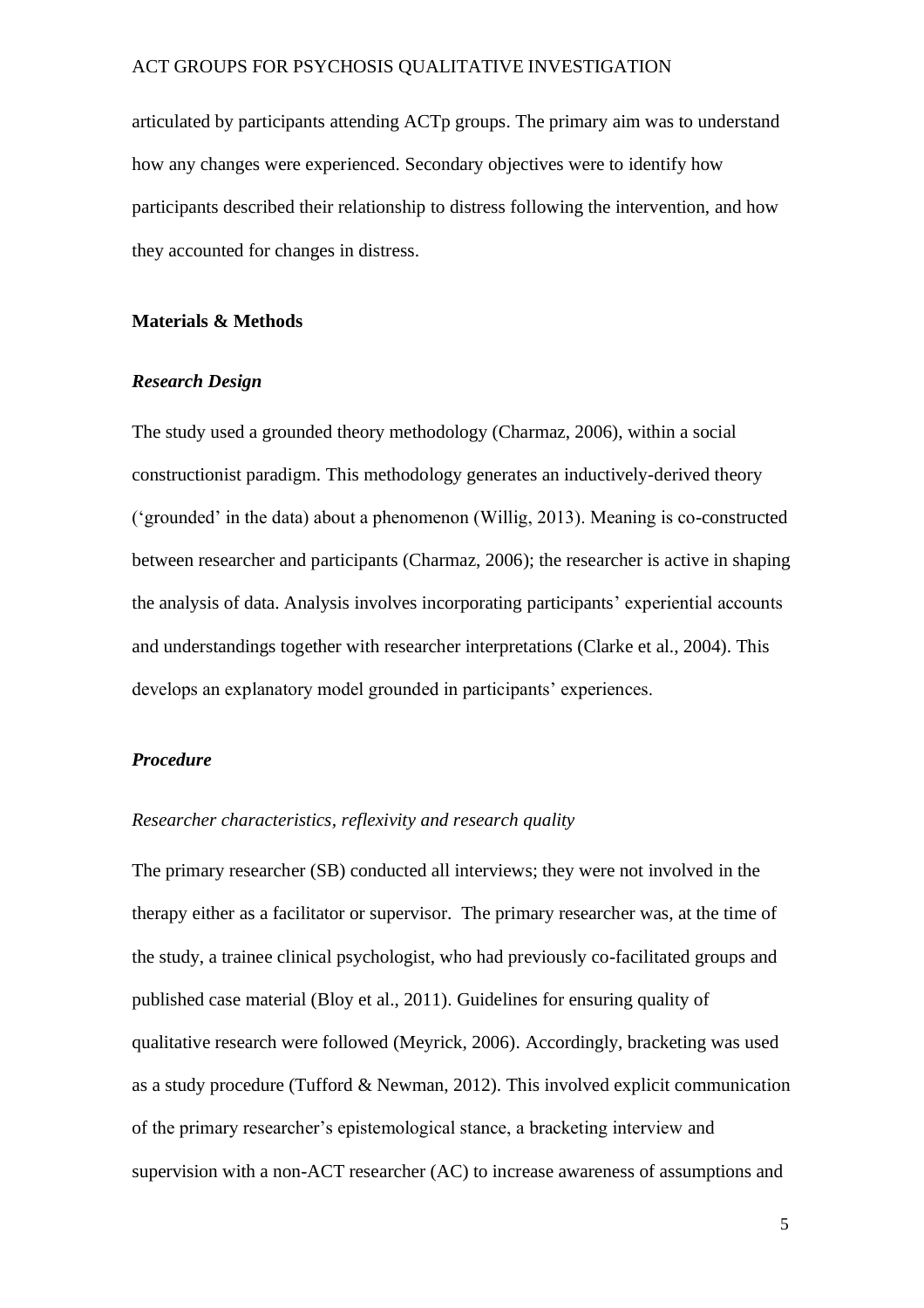prior experience. This supervision involved reflection on the primary researcher's responses to data; research memos and a methodology-focused peer group enabled interrogation of analytic credibility.

#### *Context*

An ACTp group intervention, "ACT for Life", was developed and implemented in an inner-city UK NHS community service. A larger research study investigating the effectiveness of group ACTp was conducted (see Johns et al., 2016 for details). Eligible service users for group participation were aged between 18 and 65 years and accessing community psychosis services (with case management, medication and psychological and social interventions routinely offered as standard care) whose general wellbeing and life satisfaction were impaired, as indicated by routine measures (e.g., Health of the Nation Outcome Scale). The groups lasted two hours and ran weekly for four weeks, totalling eight hours. Groups typically involved six participants; there were a total of 11 groups in the "ACT for Life" study (N=69 group participants). The facilitators were experienced ACT clinicians who met monthly for group supervision.

### *Group protocol*

The intervention protocol (Oliver, et al., 2011) aimed to increase participants' psychological flexibility skills in the presence of distressing symptoms whilst encouraging pursuit of meaningful life goals. Brief mindfulness exercises fostered present moment awareness, and promoted experiential acceptance, cognitive defusion and perspective-taking. Experiential exercises were supported by a key metaphor, Passengers on the Bus, adapted for this participant group (Morris et al., 2013). This metaphor encourages participants to consider themselves as a driver of their "bus of life" and to reflect on the responses they have passengers on their bus (thoughts,

6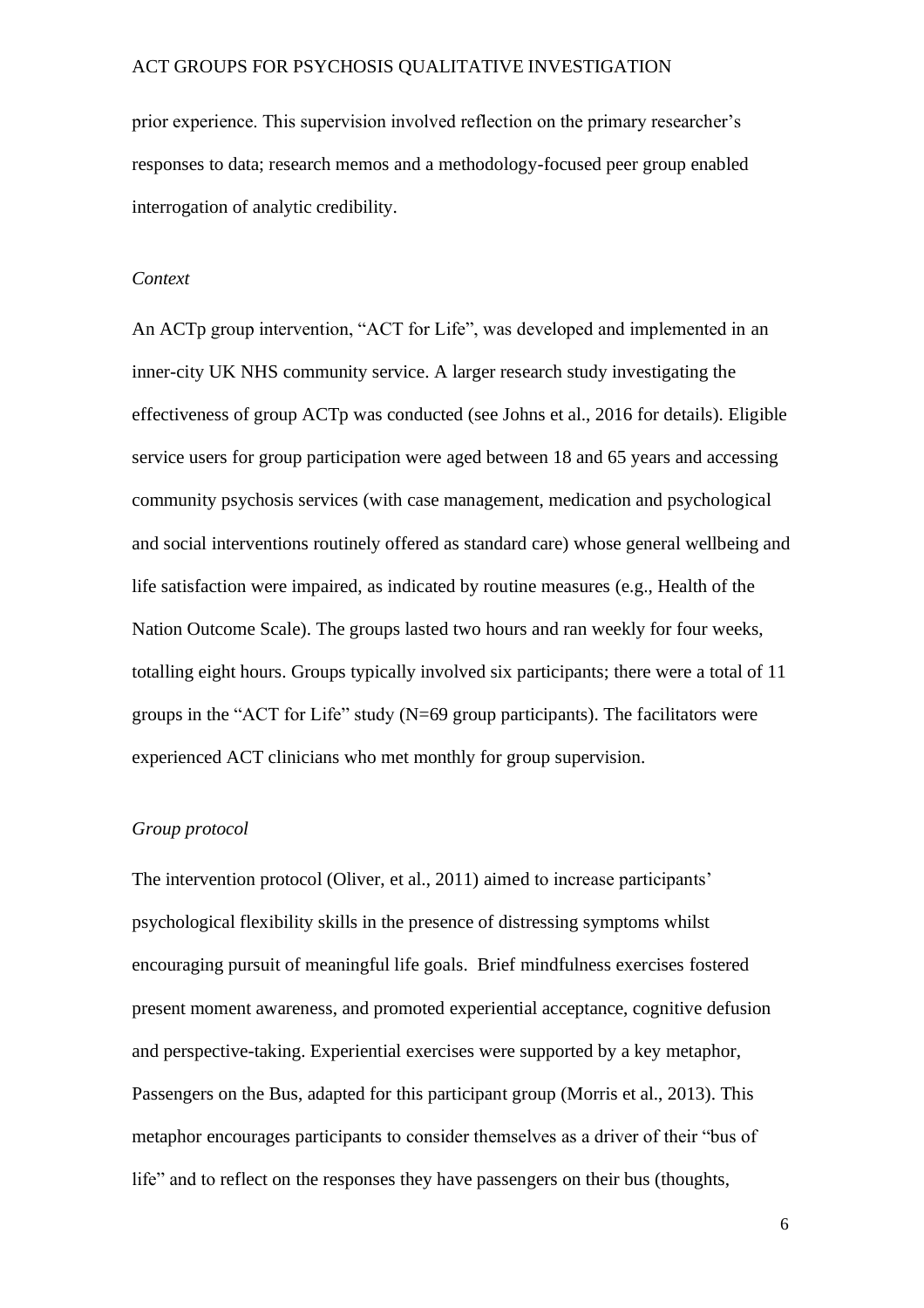feelings, bodily sensations, urges, voices and other experiences). Participants are supported to explore what being willing to have "passengers" would look like, while taking actions guided by personal values. Participants were supported to identify valued life-goals and to develop and implement plans for committed action.

## *Sampling Strategy*

Due to time constraints an abbreviated version of grounded theory methodology was employed (Willig, 2013). According to the principles of theoretical sampling (Charmaz, 2006) participants were selected with varying levels of group engagement, and length of time since group completion. Data collection continued until "theoretical sufficiency" (Dey, 1999) was judged to have been achieved.

#### *Participants*

#### *Recruitment*

Ethical approval was obtained from NHS and university ethics committees (REC reference: 12/LO/0480). Potential participants were seen at NHS mental health clinics; informed consent was obtained and documented.

Eligible participants were identified from those taking part in the larger ( $N = 69$ ) study (Johns et al., 2016). Individuals experiencing a relapse in symptoms of psychosis were excluded. Suitability for participation was discussed with key workers, who sought consent from service users to be contacted for the study. Consent was given to contact 23 participants: 16 were contactable, and nine agreed to participate.

Nine participants were then interviewed individually about their experiences of the group sessions.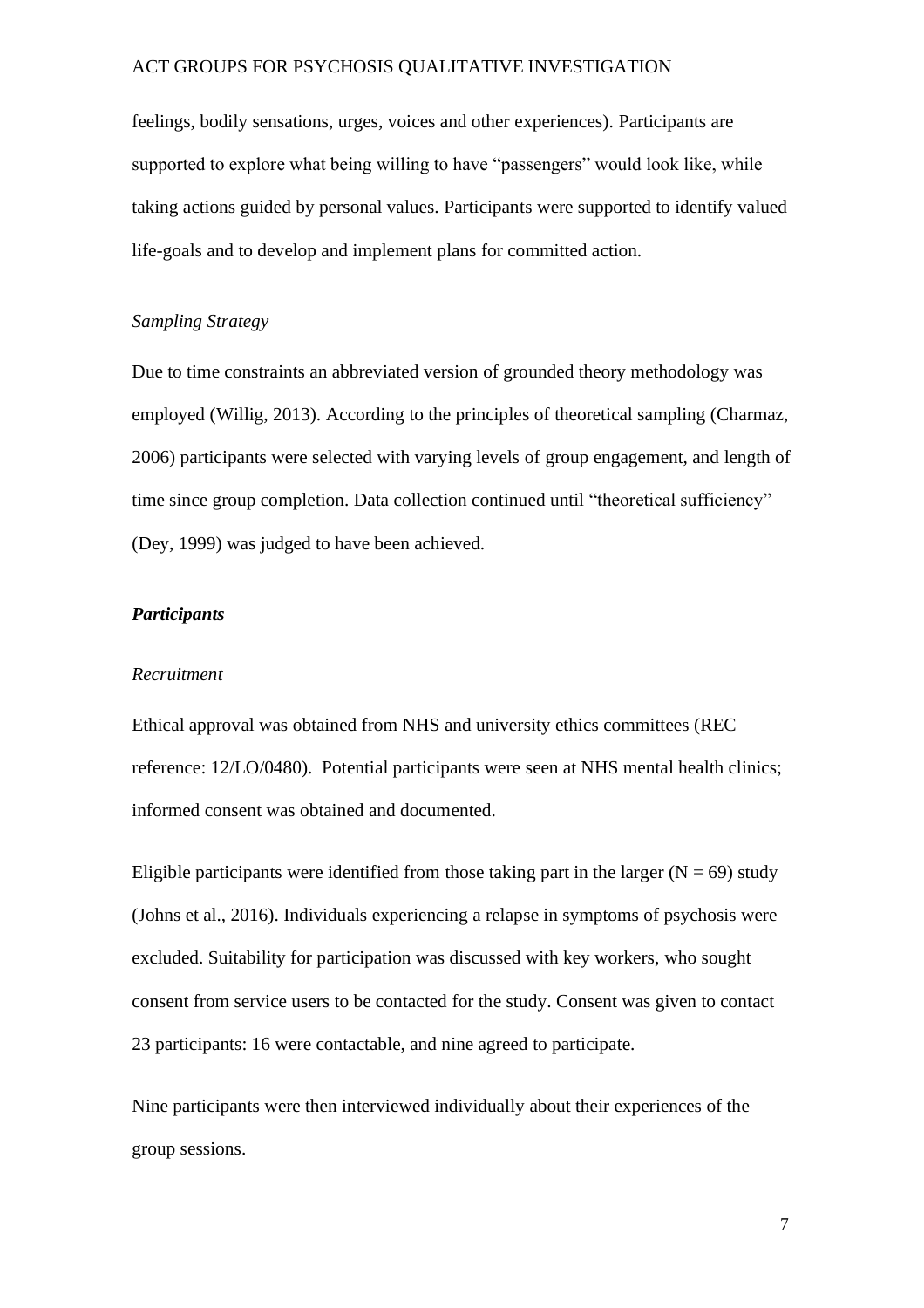Table 1 outlines participants' demographic details.

#### INSERT TABLE 1 HERE

Service users with different group attendance rates were recruited to ensure a range of perspectives for theoretical sufficiency. The majority attended most or all of the four ACT group sessions. One client attended only one session before dropping out of the group. Time since completion of the group ranged from six months to two years.

#### *Measures*

### *Data Collection & Processing Methods*

An interview schedule was devised, based on the research aims and literature review (included in Appendix A). This was reviewed by service user consultants and experienced clinicians and used flexibly to guide interviews.

Interviews lasted between 26 and 54 minutes and were audio-recorded and later transcribed verbatim. Participants were offered a post-interview debrief (although this was never required). Interview process reflection followed and questions were adapted over time to aid development of the emerging theory.

#### *Data analysis*

Analysis was undertaken by the first author in consultation with the other authors.

Concurrent data collection and analysis allowed initial codes to be identified early and emerging analytical ideas to form. Analysis followed Charmaz's (2006) guidelines and consisted of line-by-line coding, followed by more conceptual focused coding. The "constant comparative method" (Glaser  $\&$  Strauss, 1967) was used to establish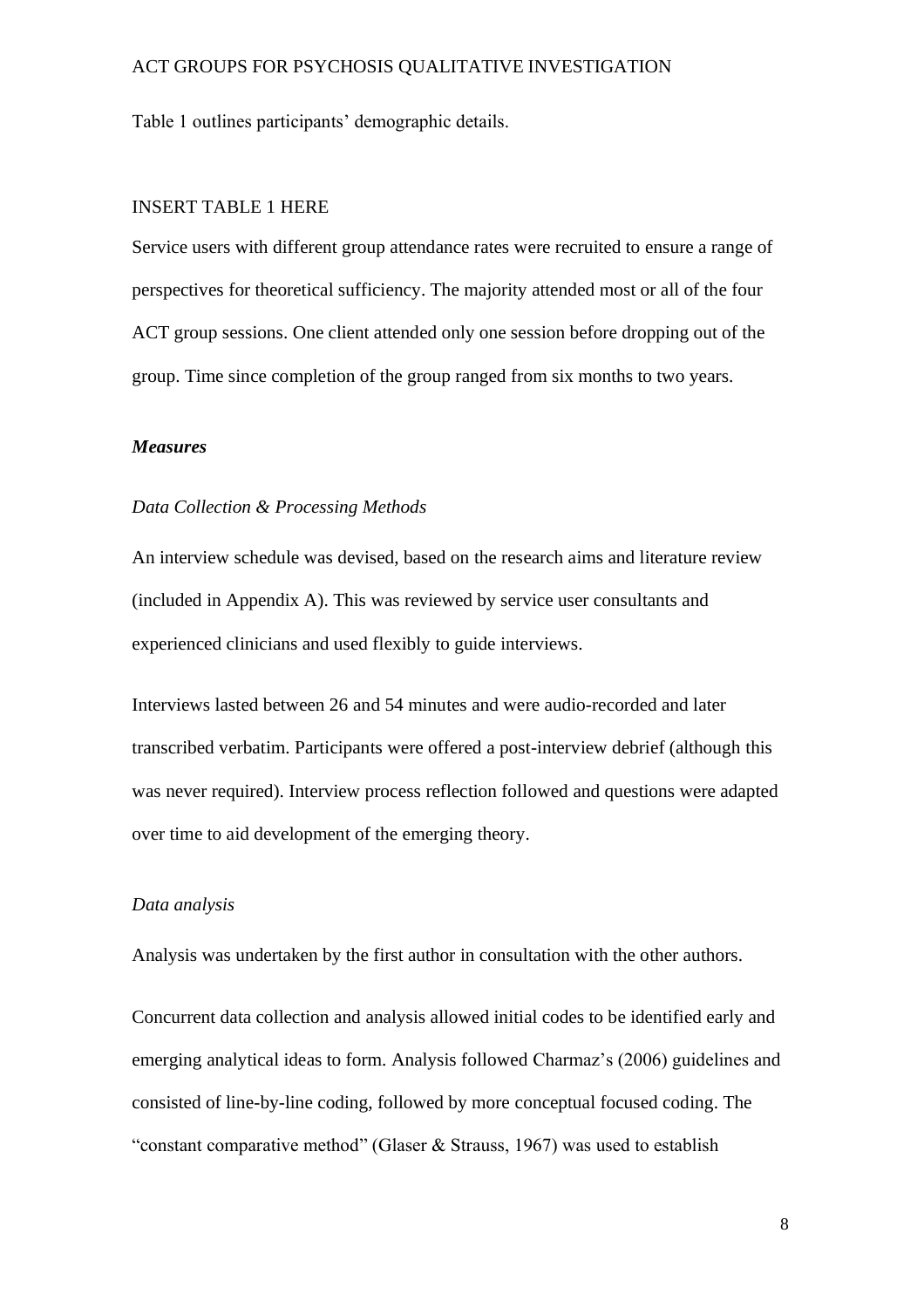similarities between participant statements, supporting the development of an analytic framework. Conceptual categories were assimilated into overarching categories forming the theoretical model. Discussion among authors at important coding stages helped to ensure clarity and quality.

#### **Results**

Three processes emerged as important in participants' narratives of change: *awareness, relating differently* and *reconnecting with life* (Figure 1). Whilst one predominated for each participant, all three were experienced by participants, and were closely related. A fourth process relating to group participation, *leaning on others*, was also identified. No negative experiences associated with ACTp were described by participants, including those who had dropped out of groups.

### INSERT FIGURE 1 HERE

## *Problems and Coping Prior to Group Participation*

Participants described difficulties such as paranoid thoughts, self-critical thoughts, distressing voices, depression following psychosis, social isolation, and self-stigma. Participants described how they related to, and managed, their distressing experiences prior to the group:

"*Before I just listened to the thoughts and thought that I can't be bothered and there's no point.*" [P1]

"*Yeah, I got to the point on the hallucinations … and thinking about suicide*" [P3]

"*[When] I was feeling down about something or I felt like my opinion wasn't being*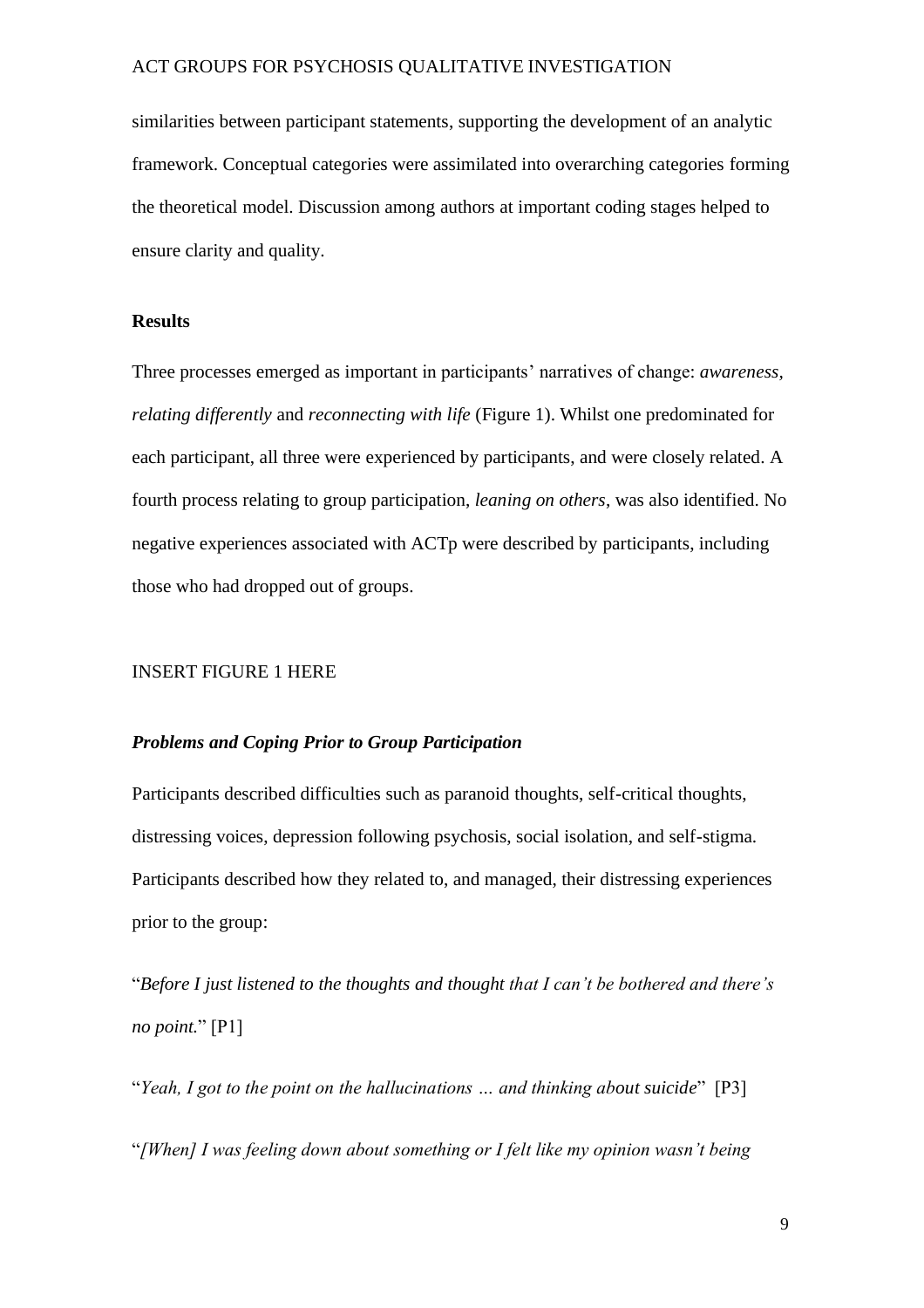## *heard I just sulked and put myself in my room*." [P2]

Commonly, participants had tended to isolate themselves and to become preoccupied by negative thoughts, paranoid beliefs and an "*imaginative world"* [P3]. They had felt isolated, different and alone in their experiences:

"*I just felt like life was going on and I wasn't part of it.*" [P2]

#### *Awareness*

This category captured how over time participants began to observe, rather than be preoccupied with, distressing internal experiences. The Passengers on the Bus metaphor was identified as the primary facilitator of awareness. Participants described three processes supporting this change: naming internal phenomena, gaining an understanding of internal barriers and shifting attention.

#### *Naming internal phenomena.*

*Awareness* included steps of identifying, naming and verbalising internal phenomena, such as thoughts, voices, feelings. This allowed participants to take a more objective stance:

"T*here are the monsters and, and all the rest of the jitter to deal with and … all the things that you carry with you, things that you want to get rid of.*" [P5]

Bringing attention to thoughts and voices and observing with curiosity seemed to help participants take the content less literally. For example, simply observing voices without aiming to alter them reduced feeling dictated to by them. A participant described how this reduced their omnipotence: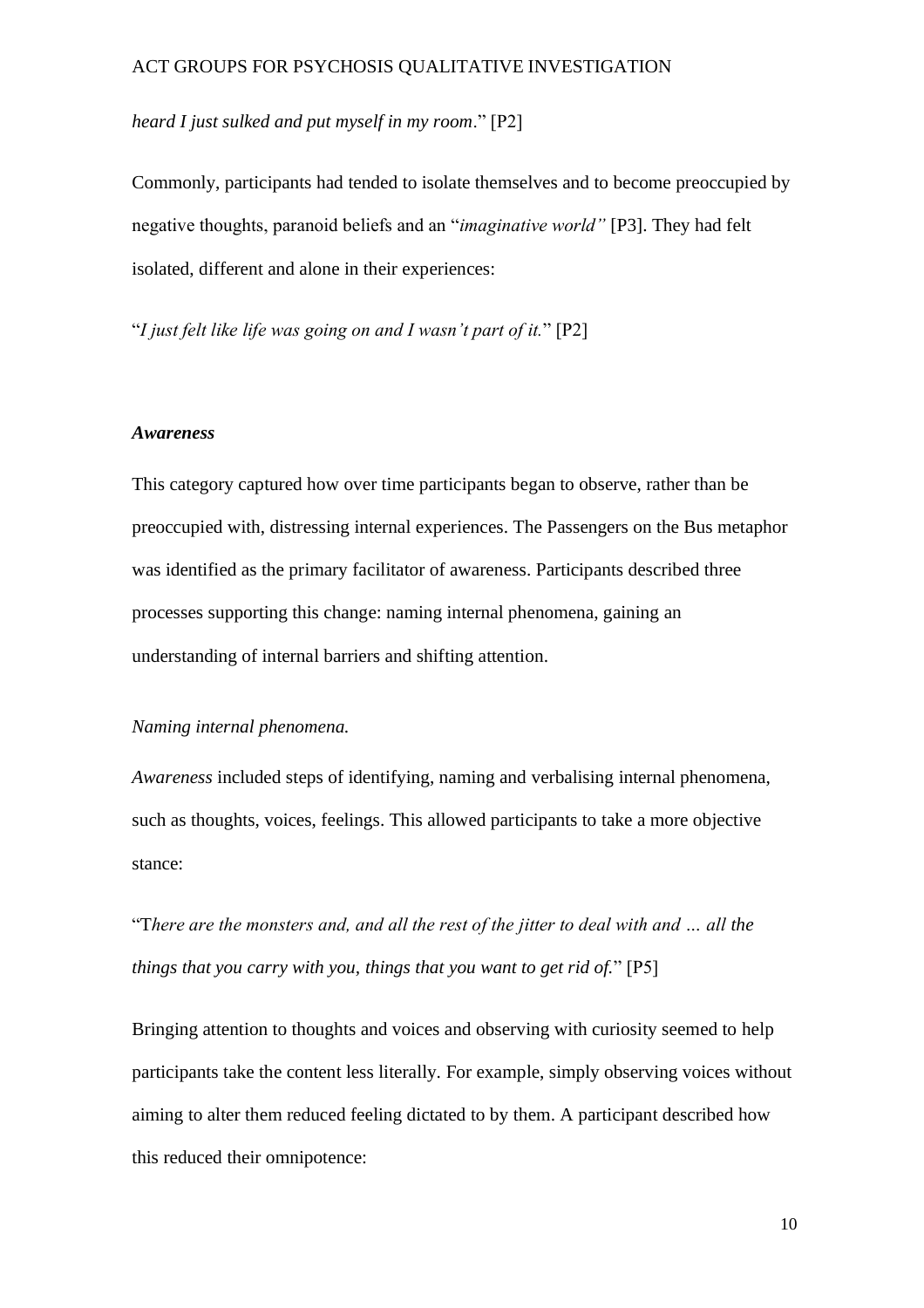"*Talking about those passengers in the bus … I never thought in that way, but once I was reassured that they are just part of me, they are not owning me, that really helped me to … you know, okay let them be there. I know I can't get rid of those thoughts but I know they're there. As long as I know they're there they can't take control over me. That's fine for me.*" [P6]

This participant described identifying and naming difficult internal experiences as "*like you're putting out those stones which make you heavy"* [P6].

*Gaining an understanding of internal barriers.*

Participants described being invited to bring awareness to their internal experiences whilst engaging in group and between-session activities. This helped them to see where internal phenomena were barriers to meaningful engagement. Initially, bringing conscious awareness to thought processes enabled participants to judge the helpfulness of a thought:

"*it just helped me know when a certain thought was coming out, whether it was good or bad.*" [P1]

This led to an appreciation that thoughts, emotions, and symptoms of psychosis could be unhelpful barriers to engaging in a meaningful life:

"*Negative thoughts that you might have about yourself… when you're trying something, not thinking that you're going to be able to do it*" [P2].

Participants began to notice that being preoccupied with negative thoughts might contribute to feeling stuck:

"*if you're just stuck with your bad thoughts, with your depression and everything*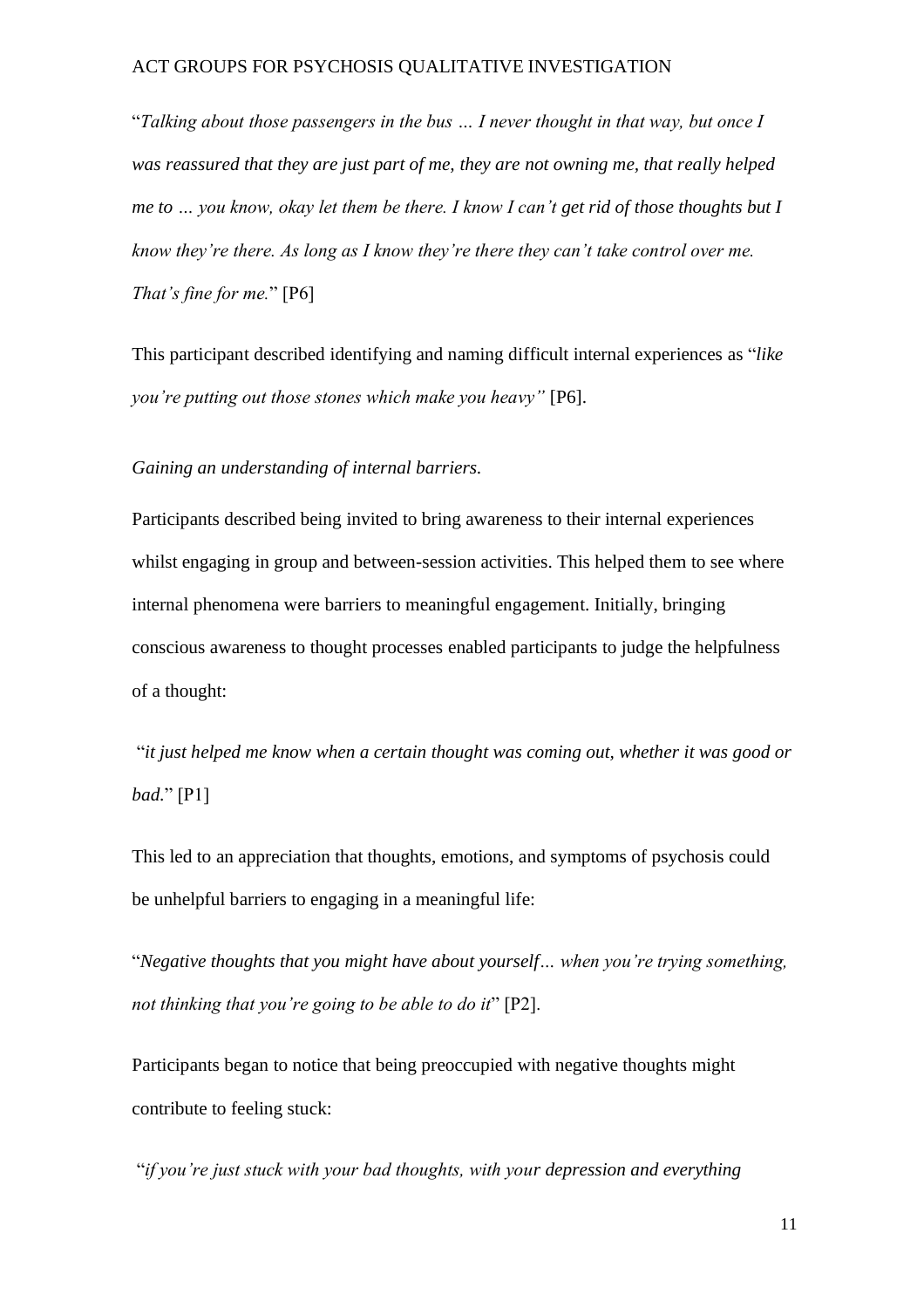*what's happened bad in your life…you can't move forward. You will just damage yourself*." [P6]

Participants realised that focussing too heavily on internal experiences might mean "*you lose direction*" [P8] because "*you're not living ain't it, you're not experiencing life, you're just, like, you're too inward*." [P8]

Internal experiences were identified as interfering with goals. For example, one participant reported while working towards goals "*the passengers that showed up were anxiety and um, er, jellyness in the legs and panic attacks"* [P5]. For another participant, memories impeded his ability to engage with goals. For a third it was *"voices that come to your mind telling you you cannot do it"* [P7].

#### *Shifting attention.*

Participants described greater ability to shift awareness from previously preoccupying internal experiences. This helped them realise they had a choice whether to engage with internal experiences, so they could: *"take time out; to just not get bogged down in negative thoughts and what other people think."* [P2]

Paying deliberate attention to the external world involved moving attention from an internal to external focus. One participant described using nature as a focus in managing distressing voices:

"*There were lots of people in my head and all of them were talking and then I kind of switched my mind on something else, like nice weather and looking at the nature. It kind of helped.*" [P3]

This helped him appreciate his predicament "*from a different perspective"* [P3].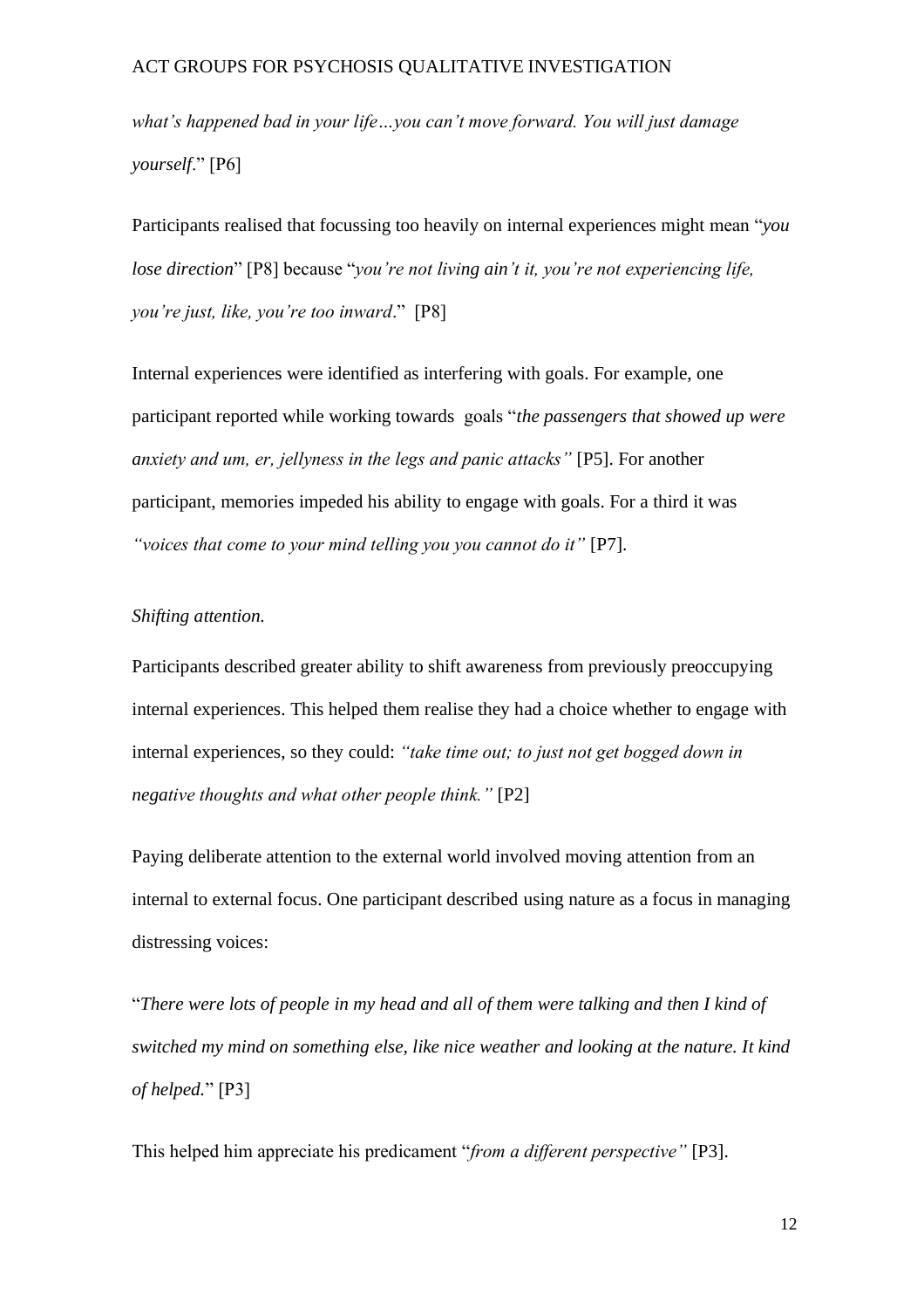Connection with the body also shifted focus away from internal experiences:

*"if I've got some bad thoughts I know that I don't need to concentrate on them... I would clear everything, you know, try to feel my body."* [P6]

Deliberately choosing to bring attention to the external world was seen as novel, bringing pleasure and a sense of reconnection. Using objects that invited engagement with the senses fostered this. Referencing a mindfulness exercise involving noticing the sensory experiences provided by a piece of fruit, one participant highlighted the joy that deliberate engagement with an object could bring:

*"And you peel, and smell ...that was also nice… Sometimes you will just do this mechanically but if you stop for a second and, you know, focus on things which make, which can make you happy, that means a lot."* [P6]

### *Benefits of awareness.*

Being more mindful helped participants to be more aware of changes, for example feeling less isolated. Being able to name and verbalise internal experiences also helped to improve communication with friends and family, leading to people feeling less alone. Awareness enabled reflection on the impact of being entangled with experiences, crucially *"noticing it before it got too magnified"* [P2]. This awareness helped participants to respond differently:

*"Before the group I sort of got bogged down in them* [thoughts] *and then by the time I did notice them, I was already too bogged down to even care."* [P2]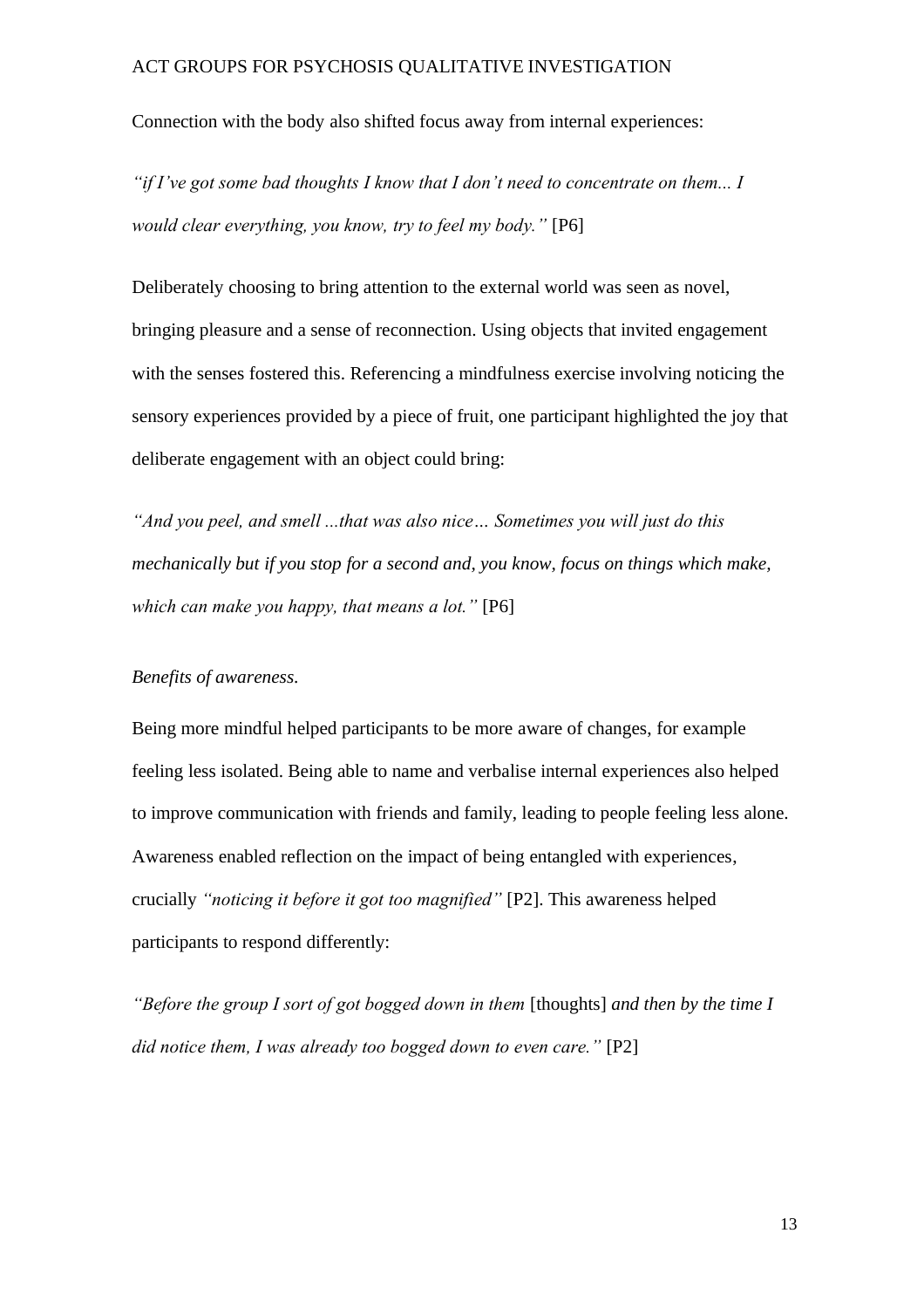## *Relating Differently*

Finding ways to relate differently appeared to ease distress arising from self-critical thoughts, voices and paranoid beliefs. Five processes appeared to support relating differently to internal experiences: *seeing thoughts as thoughts, challenging the veracity of the thoughts, persevering in spite of them, learning to live with them* and *realising it's not just me.* Importantly, becoming aware of internal experiences was not entirely distinct from responding differently. For many participants, becoming consciously aware was in itself a novel way of responding.

# *Seeing thoughts as thoughts.*

One way participants began to respond differently to thoughts was to view them simply as experiences:

*"I got that it really doesn't matter anymore because at the end of the day it's just a word, it's just a thought."* [P2]

For another participant this offered the possibility of responding differently:

*"I don't need to listen to…those upsetting thoughts, I can make my better decision."*  [P6]

Importantly, this participant emphasised that thought content *"doesn't really need to have any meaning for you."* [P6] Participants described various techniques that promoted this way of responding. Repeating aversive thoughts aloud quickly *"until it sounded silly"* [P2] reduced their power. Another participant described using the Passengers on the Bus metaphor to imagine voices as passengers inside her mind she need not take notice of. This offered a humorous way of relating to previously distressing experiences, so she was no longer "*so scared of them"* [P6].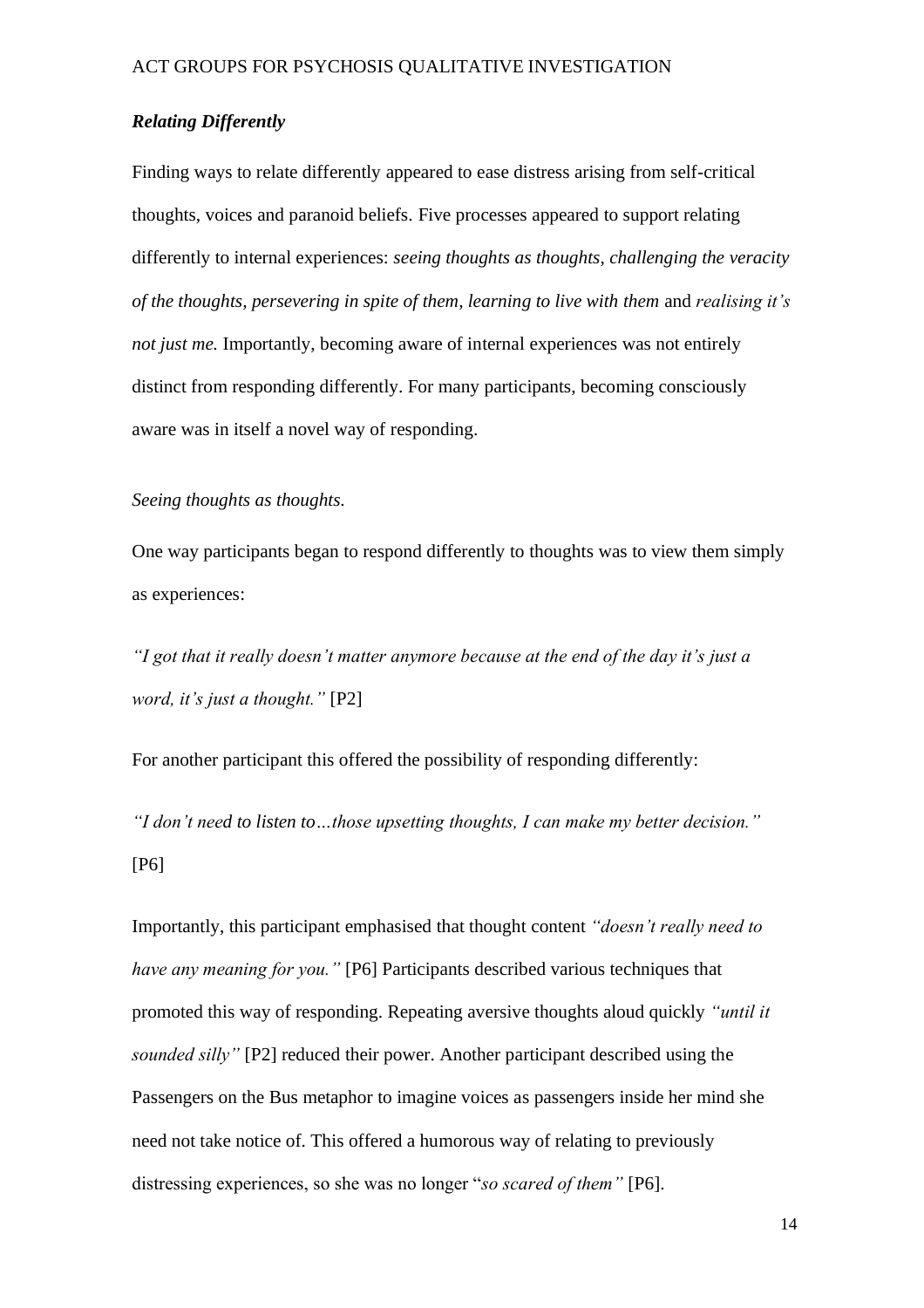*Challenging the veracity of thoughts.*

Another way participants related differently was through challenging the veracity of thought content. As one participant explained:

*"I tend to just try and see if like the thoughts are true or not."* [P1]

This participant described using a goal-related activity to test out distressing paranoid beliefs. He came to the conclusion:

*"most of things that I thought was gonna happen didn't. Got on alright. And I started going every week."* [P1]

Another participant described using explicit thought-challenging techniques. Writing down self-limiting thoughts allowed her to set goals to challenge those thoughts. Powerfully, she described how this technique changed her relationship to her thoughts about being disabled:

*"Well, I've improved my walking by using it. Because when I first arrived here I was in a wheelchair and I got myself out of the wheelchair.… I'd take the negative words and set myself goals relating to the words in relation to how I feel about my disability and stuff. So then I'd sort of go for a walk and then look at my journal and … see if I can change the word, depending on how well the walk went."* [P2]

She also described using the technique of repeating words until they lost their meaning whilst engaging in an activity, to challenge a thought such as "can't be bothered today":

*"I'll write that down, look at it, sort of force myself to get me jogging bottoms on…, and do a 10 maybe 15 minute walk and just have that 'can't be bothered' going around in my head for 10 – 12 minutes. By the time I get to the end of my walk 'can't be bothered'*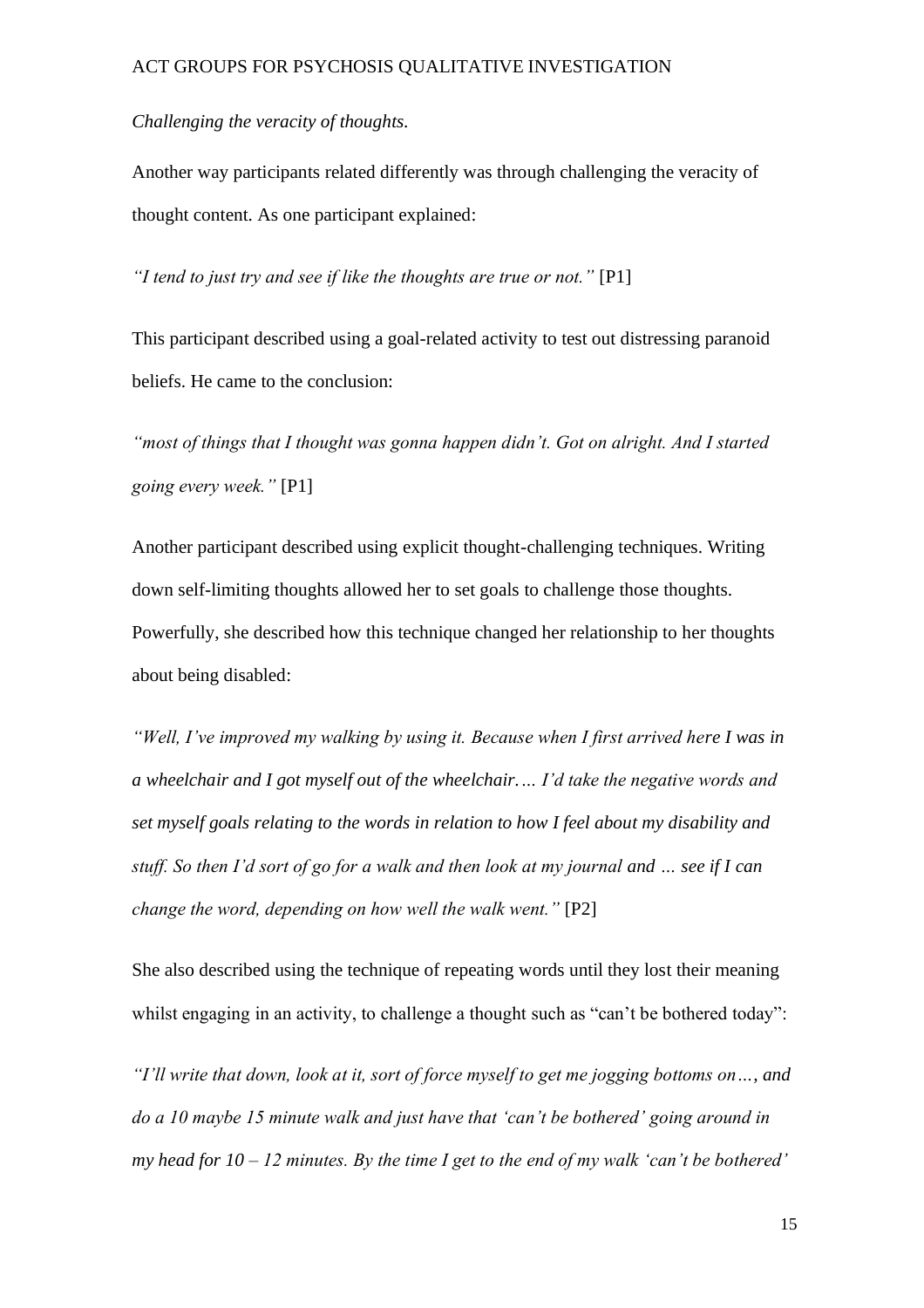*won't be there anymore."* [P2]

#### *Persevering in spite of them.*

Creating an alternative way of responding sparked determination to engage in preferred activities despite the presence of internal experiences:

"*I started to start doing things even if I had a bad thought about it…At that time I wanted to go play football and I kept on worrying about different thoughts and chatting.*" [P1]

Another participant described being more willing to risk failure rather than not to try at all, as a result of relating differently to self-critical thoughts. Viewing thoughts as just events reduced her preoccupation with them, allowing her to make choices based on her goals rather than her negative thoughts. Similarly, another participant was able to view insecurities as negative thoughts distracting him from seeking employment. Changing how he related to these insecurities allowed him to persist in efforts to secure a job. Clarifying a valued goal to focus on was identified as important.

#### *Learning to live with them.*

Participants described a realisation that despite the strategies described above, their internal experiences (especially thoughts and voices) would not necessarily disappear:

"T*hey're always gonna be there regardless, so I guess you have to, like, learn to live with them.*" [P1]

Becoming aware of the futility of trying to control experiences was key:

"*I don't see how you can control them really. I think… letting them be and not listening*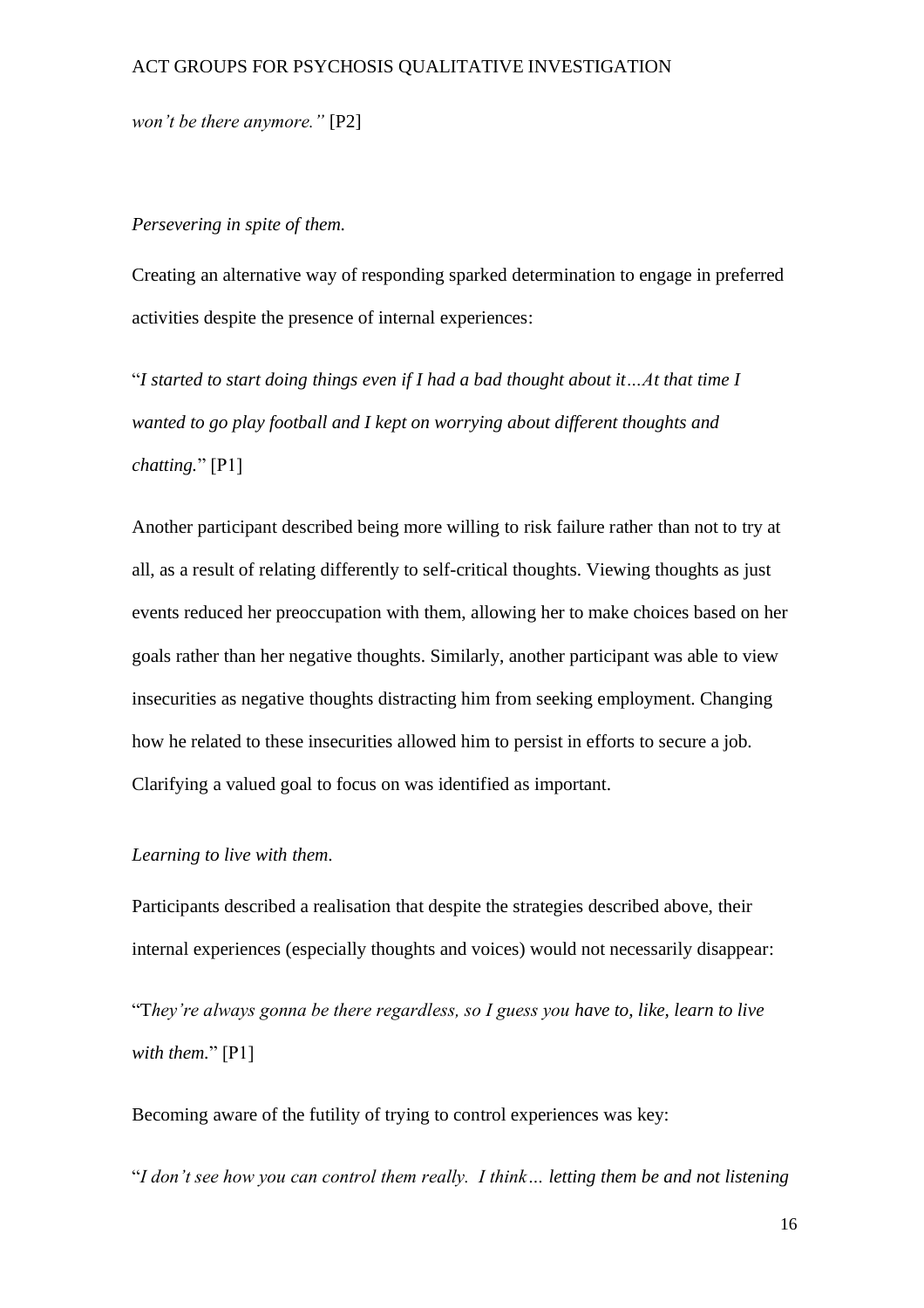*to them too much is the main thing you can do because they're always going to be there ain't it, always going to be in the back of your mind.*" [P8]

Participants described being aware of experiences but finding a way to put them to one side. This was possible because finding alternative responses reduced the associated fear and distress.

#### *Realising it's not just me.*

A major part of relating differently involved realising others have similar experiences. Learning *"that it's not just me"* [P1] was important in changing how participants related to themselves. Having previously felt stigmatised and being strongly aware that *"a lot of negative connotations are to do with psychosis"* [P8], there was general consensus that meeting people with similar problems had a significant impact. Indeed, for some, this was "*more useful than some of the exercises."* [P5]

Participants described how normalising and sharing experiences self-compassion and self-acceptance facilitated alternative responses to self-stigmatising thoughts. A video vignette played during the group (about a young man experiencing challenges following bereavement) helped to normalise participants' responses to stressful events. It also encouraged participants' self-reflection and facilitated open sharing about personal difficulties. The video, group sharing, and a degree of self-disclosure from the facilitators also helped to promote self-compassion. The group experience helped one participant realise:

"*my problem is not the end of the world, because you know everyone is human, all of us can make some mistakes*." [P6]

Participants began to relate differently to parts of themselves they had been ashamed of.

17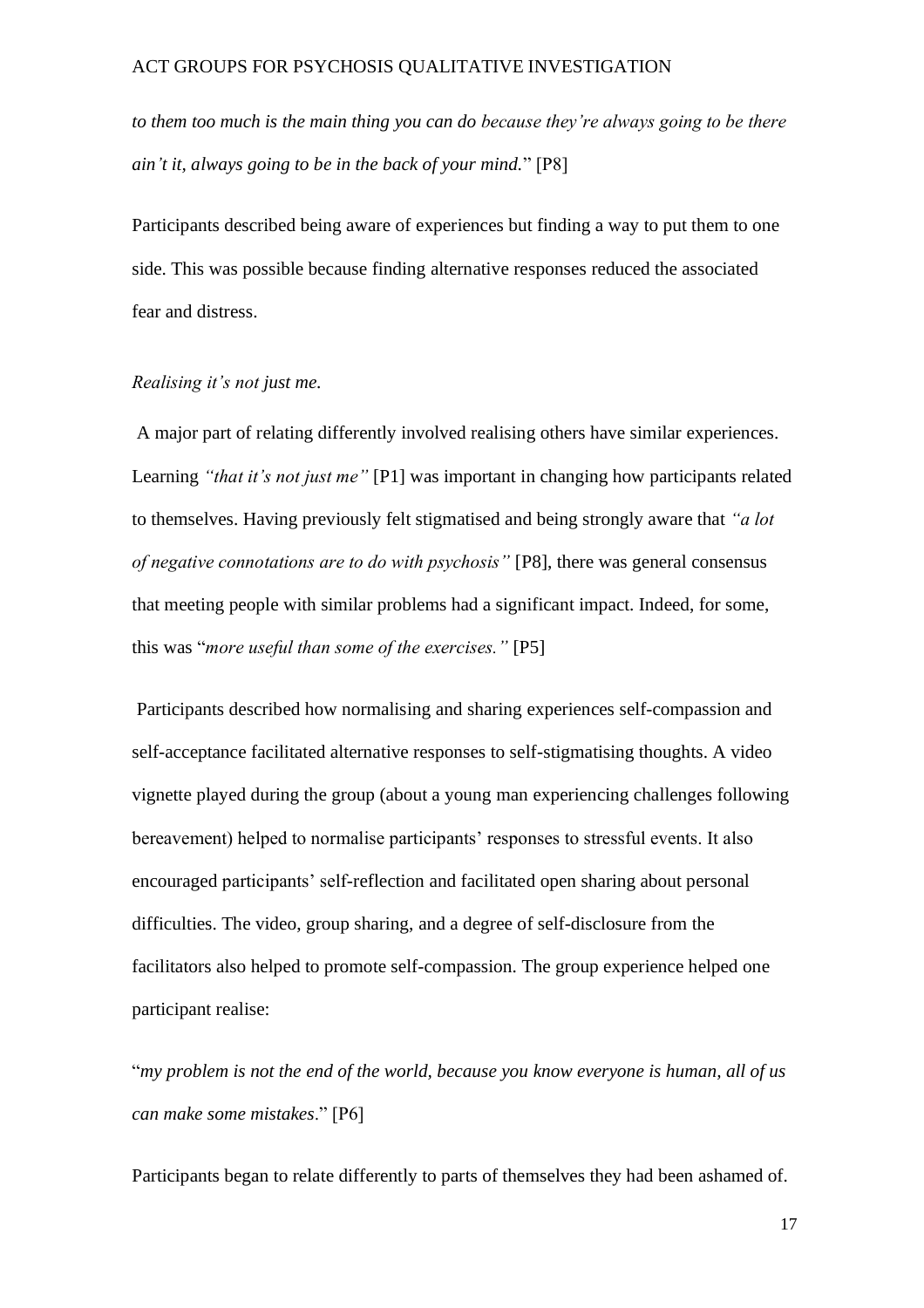Self-acceptance was helped by the realisation they could simply allow their experiences to be, not needing to change or eliminate them.

#### *Benefits of relating differently to internal experiences.*

Primarily, participants reported feeling less distressed by their internal experiences. For one participant this meant *"[I] feel like I can breathe a bit more"* [P2]. Importantly, participants acknowledged the experiences (or symptoms) had not been eradicated, instead they had *"learnt to live with it"* [P1]. Responding differently meant participants could simply allow their experiences to be without having to control, change or struggle against them:

## "*even if I feel like tingling in the body I kind of don't react like before.*" [P3]

Responding differently had benefits: participants described feeling less disconnected and isolated. By not struggling so intensely inside, participants were able to focus more on the external world and re-connecting socially.

#### *Reconnecting with Life*

This third category brought tangible changes in participants' behaviour that others often noticed. *Reconnecting with life* referred to the process of beginning to engage actively in meaningful behaviour, and was closely linked to *awareness* and *relating differently*:

"*just letting (self-critical thoughts) them be and like not focusing on them too much yeah. And having a clear idea of what your goal is … as well as identifying your demons … then you can try and put the demons aside and concentrate on the actual aim you have*" [P8]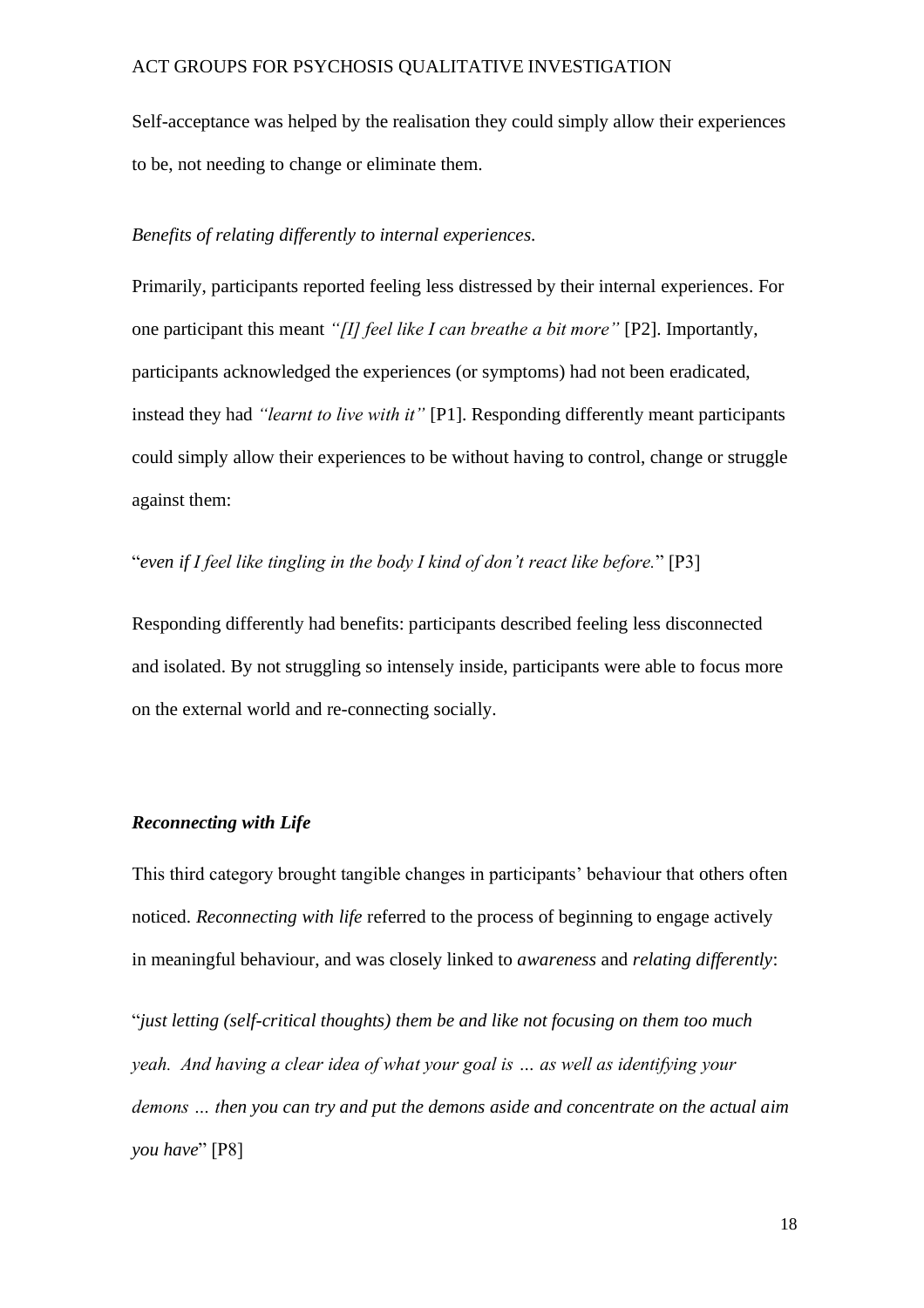For most, this process involved re-entering into the social realm. Participants described emerging from an isolated, cut-off existence to one involving initiating and maintaining social connections.

Key intervention elements that seemed to support the process included *identifying goals* and *taking steps towards achieving those goals*. Skills described as integral to goalorientation included awareness of thoughts as obstacles, and learning to live with internal experiences.

#### *Identifying goals.*

Taking time to clarify goals was considered valuable:

"*Doing what's important to you, yeah, but even establishing those things; the goals that are important to you.*" [P5]

Both identifying goals and committing to them in the group helped to motivate participants to achieve their goals. Participants described the focus this offered and how goal-orientated activities provided opportunities to relate differently to psychosis:

"*the very specific goal of taking more exercise is not actually a horrendously important goal, it's a good goal, but it's also a way of getting you to do something different, to act in a different way*." [P5]

They also offered caution that goals set should be achievable to avoid becoming *"bogged down"* [P2] by them.

#### *Taking steps towards achieving goals.*

The majority of participants identified goals for reconnecting with others and getting out more. Goal progress and recognition of success by their networks proved to be

19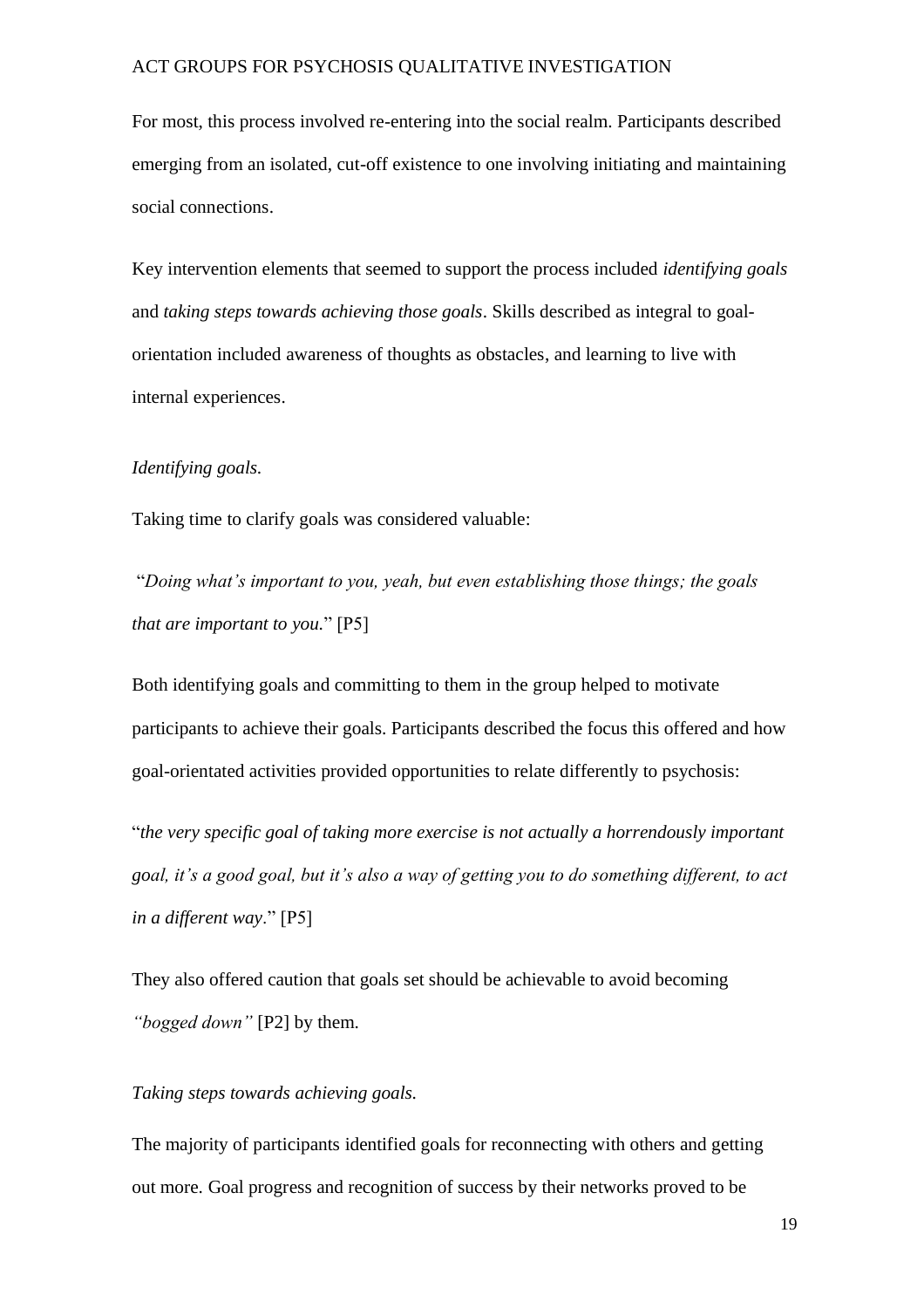important motivators. Setting daily goals helped sustain change:

"*Slowly, slowly, you know, just make a different goal, different goal every day. So that's helped a lot.*" [P6]

This participant described how working on goals helped him to develop awareness of thoughts as obstacles, and relating to them differently led to positive changes. Others referenced noticing thoughts that arose when taking steps towards achieving goals:

"*To see what passengers came up, like see what thoughts came up when you tried to do… something that you wanted to do.*" [P1]

Participants reported becoming aware of how thoughts impacted on behaviours, and noticing when actions were values-inconsistent. For one participant, it was enlightening to notice how previous ways of relating to experiences had conflicted with her valued goal of being a good mother:

"*it's helped a lot because, you know, when you're a new mum ... 100% of your time you need to focus on your child. So if you're cut up with, you know, the depression, then you can't do those things.*" [P6]

Participants opted for an alternative way of relating to thoughts by viewing them as events. There were advantages in choosing to remain committed to goals rather than becoming entangled in thought content: "*it would allow me to concentrate more on the actual journey rather than the faults in my head."* [P8]

#### *Benefits of getting back into life.*

Increasing meaningful life engagement had important benefits: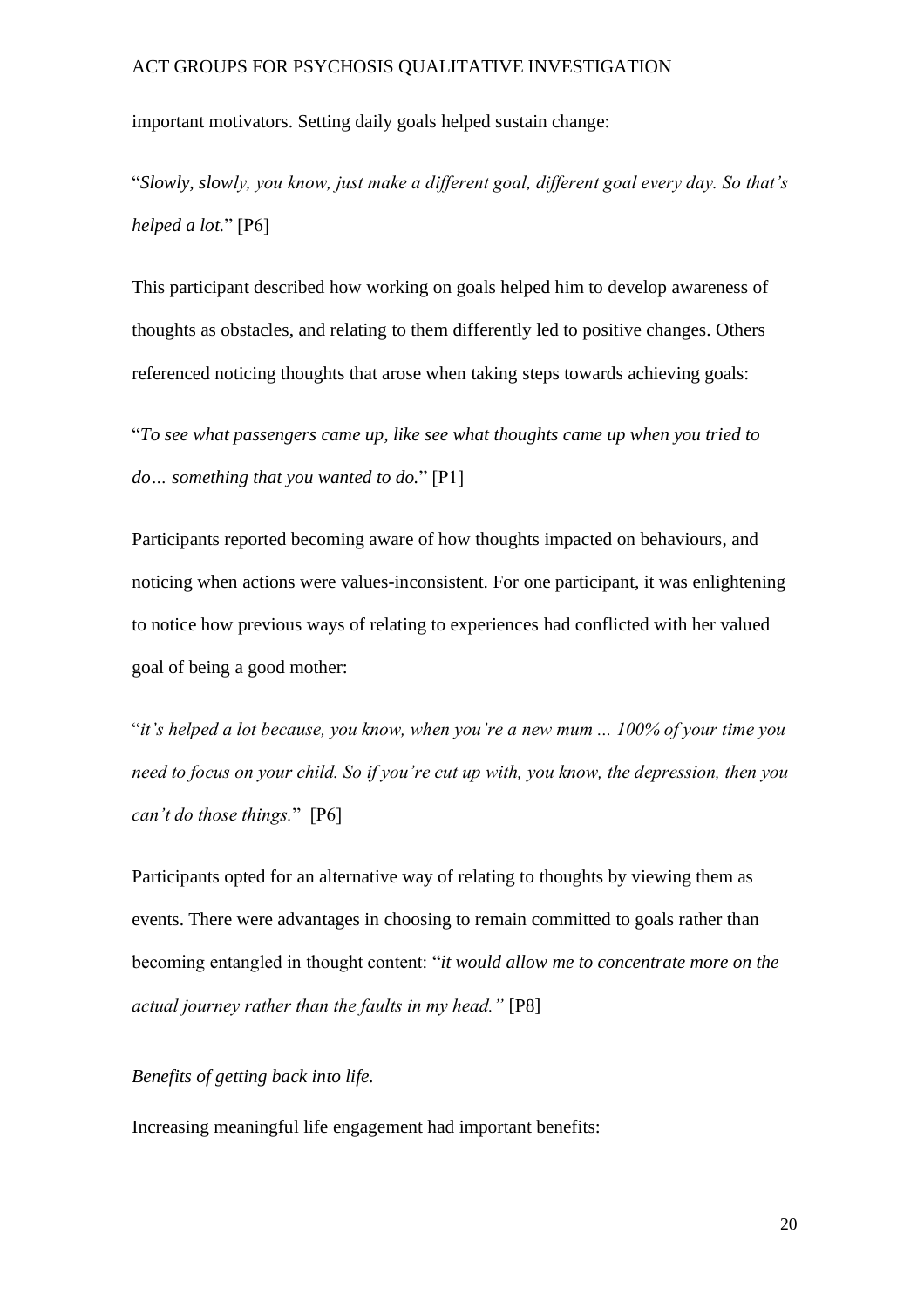*"I think it was positive for me in both my mental wellbeing and my physical wellbeing because I'm doing a lot more than I was before the group."* [P2]

Participants reported meaningful connection across various domains, including employment, hobbies, education, exercise and social engagement. One participant described being immersed in life:

*"I got a job, was in a band, was super busy. And I guess maybe I was living life rather than letting it pass me by soon after I did this."* [P8]

#### *Leaning on Others*

The final category provided an important context for supporting change. The group experience was critical in supporting a different way of relating to self-stigma. It also offered a context for learning that others were supportive: "*you could lean on other people"* [P2]. Having others in the group helped to diffuse the intensity of the therapeutic encounter: *"if it was 1:1 then it would be a bit more intense"* [P2]. It also allowed participants to receive emotional support: *"you've got people who can help you, so it's extra"* [P4].

#### **Discussion**

This study aimed to understand participants' experiences of engaging in an ACT group program to support recovery from psychosis. Participants' perspectives on what is useful and memorable in such a program are necessary to understand *what is actually experienced*. Participants' experiences were synthesised into themes using a grounded theory methodology. The analysis generated three themes about processes and changes associated with group participation (awareness, relating differently, reconnection with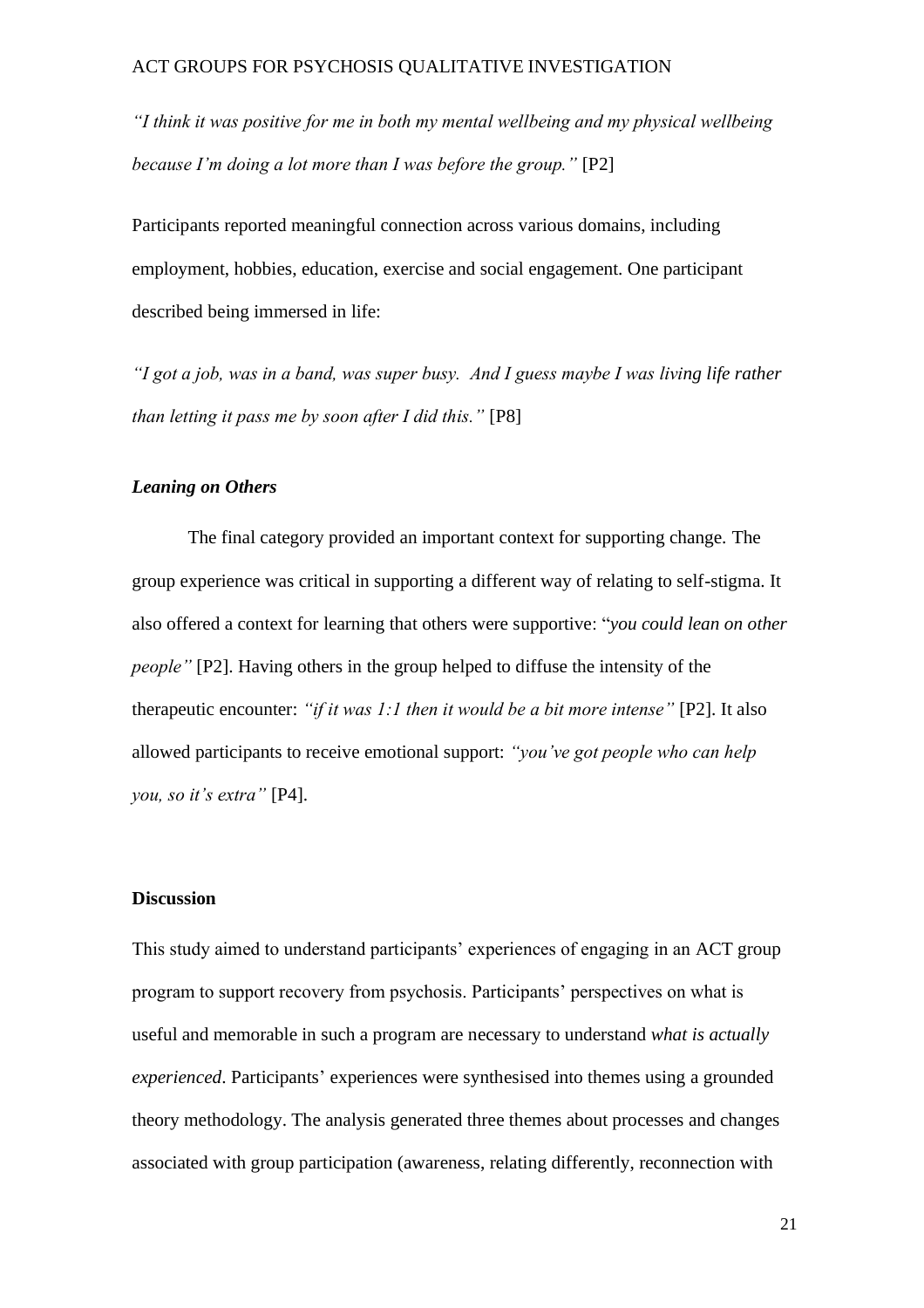life), and one theme related to mutual support (leaning on others). All nine participants described some combination of these processes.

Participants described transformative experiences that aligned with hypothesised processes of change in ACT, namely mindfulness, acceptance, cognitive defusion, and valuing. Similar themes have emerged in other qualitative studies of ACT and other mindfulness-based interventions for psychosis (e.g., Abba et al., 2008; Ashcroft et al., 2011; Bacon et al., 2014). Key to ACTp groups is promotion of choice and action, based on personal values. For a therapy based on behavioural activation principles, it is encouraging to hear participants' observations of how ACTp motivated them to engage in life in ways that emphasised their own versions of awareness, connection, and experiential openness.

We learned how the group supported participants to relate differently to their experiences. The observing stance promoted in ACTp groups appeared to encourage a range of responses, including active acceptance and awareness of inner experiences, along with noticing where perceptions and events did not make sense, or were not as powerful or accurate as previously considered. By developing a stance of observing experience, it was possible for participants to make discoveries and explore new understandings of inner experiences. This is consistent with the experiential learning ACT aims to promote: this has implications for how group participants are supported to try out both observing experiences and exploring alternate understandings from perspectives of curiosity and self-compassion. Flexible responding may include efforts to discern the veracity of beliefs about experiences, especially if the person then has more options to act (psychological flexibility: Hayes et al., 2011).

Participants' experiences of ACTp groups appear consistent with the frequently

22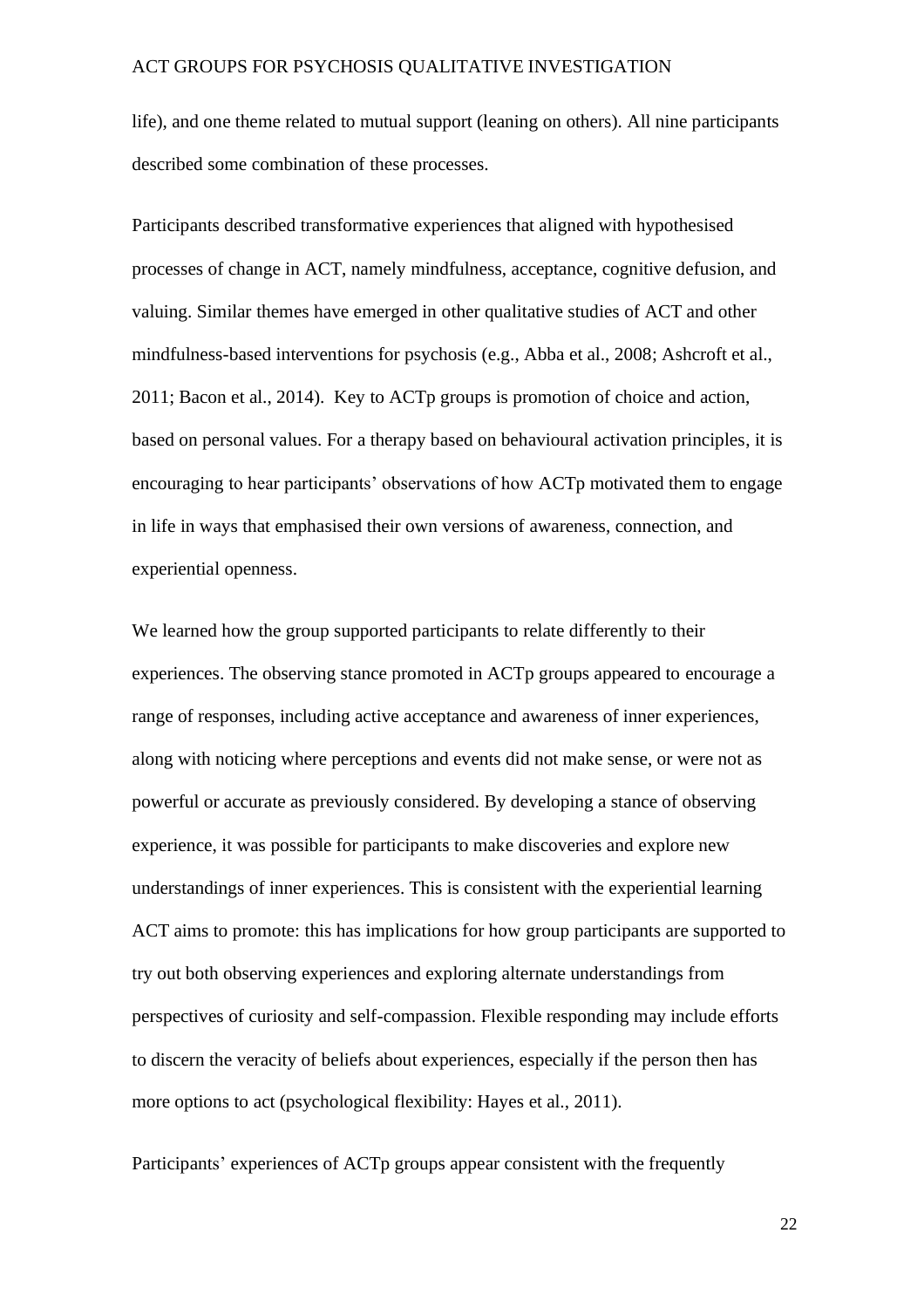described benefits of group therapy in general: meeting others who understand your lived experience, gaining peer support, working toward shared goals and experiencing common humanity (Budman et al., 1989). These group cohesion processes cannot be underestimated, particularly in engaging people recovering from psychosis. Within ACTp groups there are many opportunities to strengthen this cohesion, through sharing between participants, and group facilitators' self-disclosures and commitment to valuesdriven behaviour (Butler et al., 2016). Common humanity, experiential openness, compassion and values are central to ACT and mindfulness-based therapies for psychosis (e.g., Chadwick, 2019). An implication for group development may be to increase the number of sessions to promote common connection: further variations of the protocol reflect this (e.g., Jolley, Johns et al., 2020; Morris et al., 2018).

The study had several limitations. First, we had scale limitations: the resources and timescale meant the nine participants recruited were those willing and available to participate in the period available, who may not have been representative. Future studies involving larger-scale grounded theory research will benefit from increased sample sizes, allowing the possibility of using theoretical sampling to broaden out concepts and make comparisons with other data. Second, in seeking a heterogenous sample, recruitment was open to all participants who attended groups within a two-year period: there was variability in time since group participation and the interview. Some participants had further psychological treatments in the intervening months, opening up the possibility of confounding recall on whether the group was responsible for positive change. However, it was evident in the interviews that participants expressed their views about their group experiences clearly and coherently; for some participants the extended duration since the group offered encouragement that ACT continued to be of benefit. Third, there were instances where feedback was prompted by the interviewer

23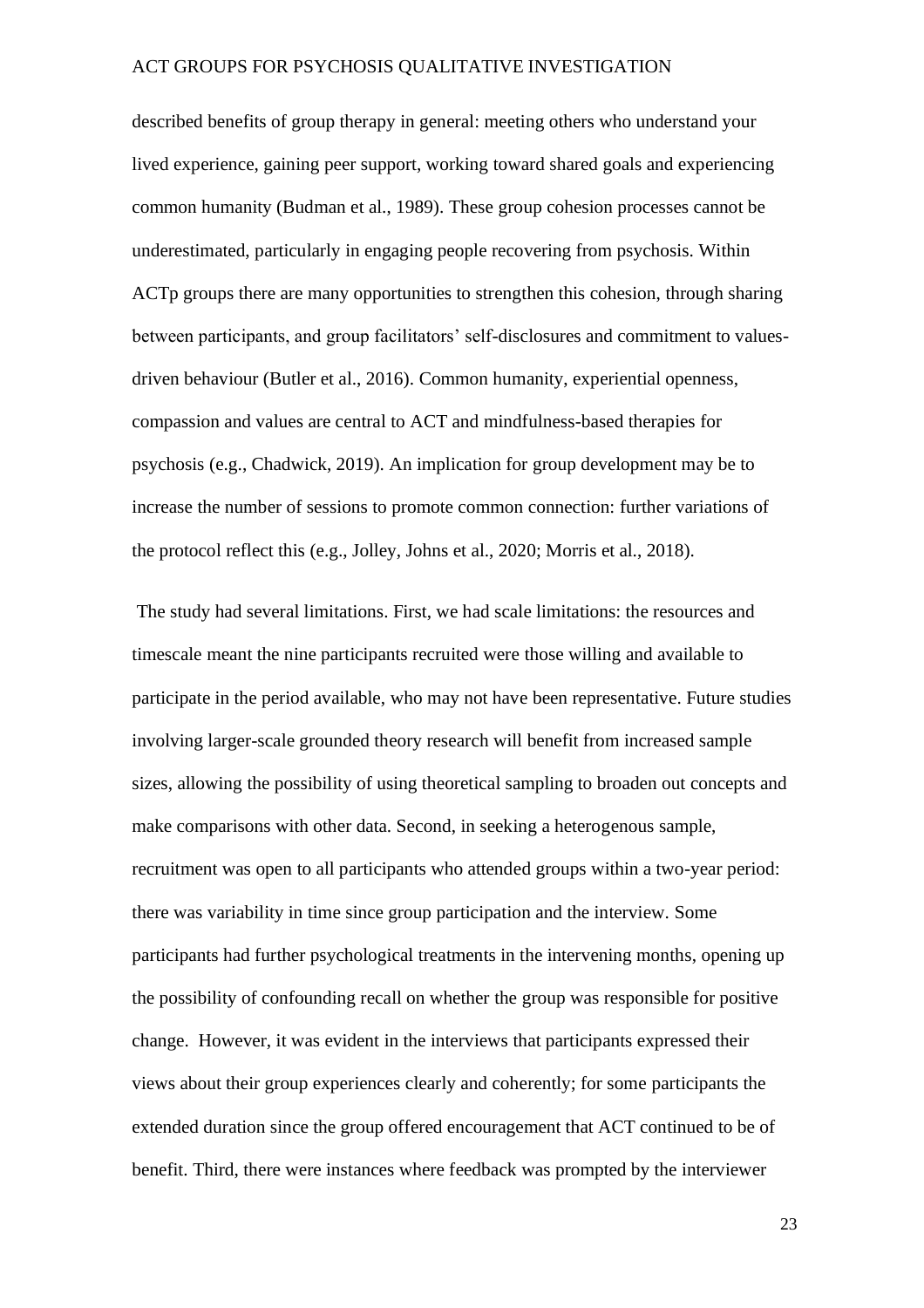using reminders of group content for example, of worksheets and exercises completed during the group. For some participants this may have positioned the researcher as allied to group facilitators, possibly influencing their responses. In carefully considering our data collection methods, we deemed this risk worthwhile to ensure participants were able to provide their reflections on the intervention.

This research contributes to the literature seeking to understand the lived experience of those engaged with ACT. Our findings demonstrate that people with psychosis participating in ACT groups report similar processes of change to other populations (e.g., Large, et al., 2019; Casey et al., 2020), providing further support for the ACT model.

#### **Conclusion**

Participants' accounts of engaging in group Acceptance and Commitment Therapy to support recovery from psychosis suggest that the 'active ingredients' as seen by participants include connecting with others, normalisation, changes in awareness, relating differently to anxiety, shame, self-critical thoughts and other experiences, and reconnecting with life. Participants described important benefits in group cohesiveness to support learning from each other, and developing skills of being open, aware and active in response to the challenges of psychosis. These findings provide support for the use of the ACT model in its application to people experiencing distressing psychosis.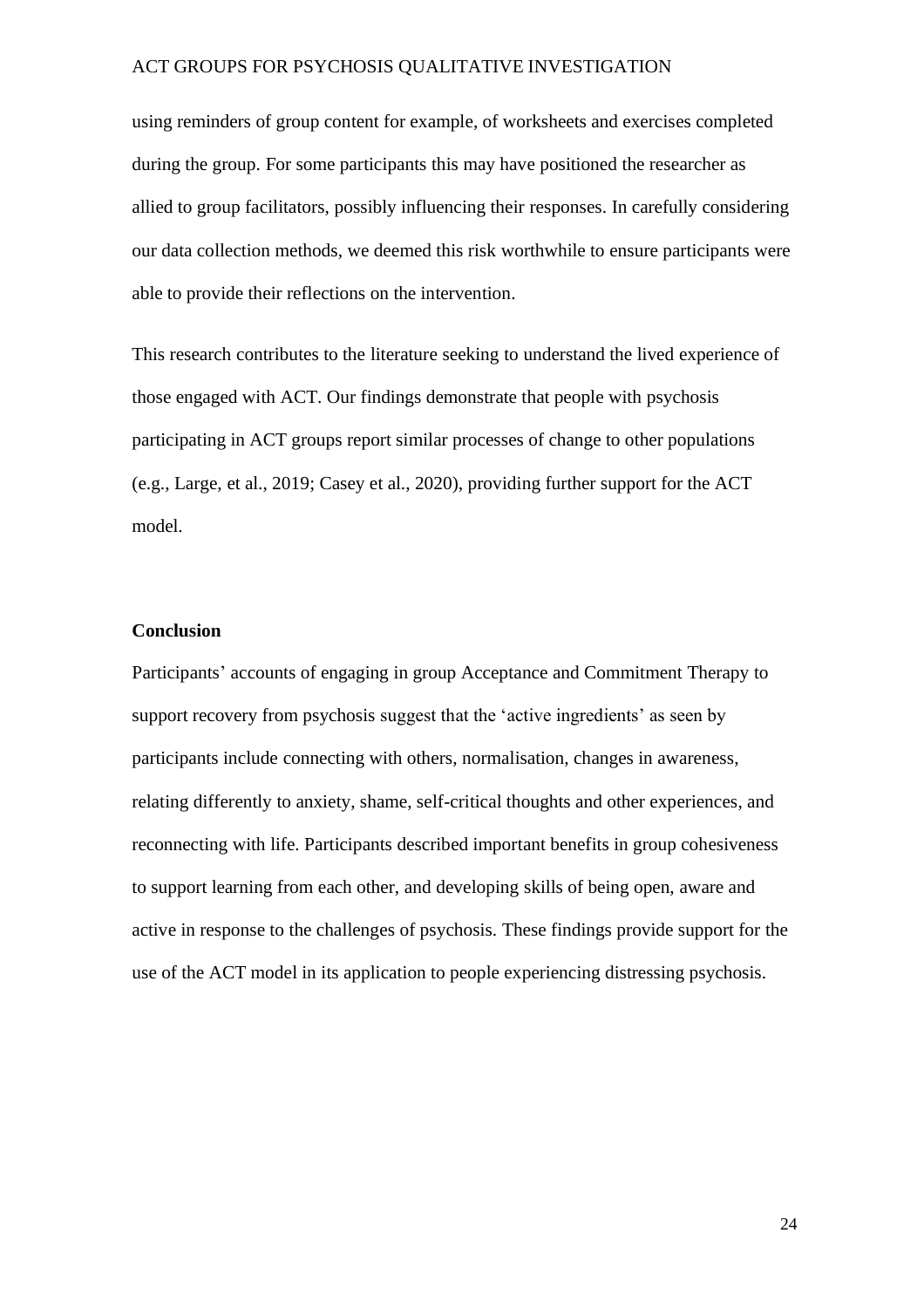**Acknowledgements:** We wish to acknowledge the contribution of the participants in this study, the service users who engaged in the ACT groups, and community staff. We gratefully acknowledge financial support from Guys & St Thomas' Charity.

**Declaration of Interest Statement:** Role of the funding source: Sponsors were independent of the design of the study, the collection, analysis and interpretation of data, the writing of the report, and the decision to submit the paper for publication. The corresponding author confirms that he had full access to all the data for the study, and final responsibility for the decision to submit the report, in this form, for publication.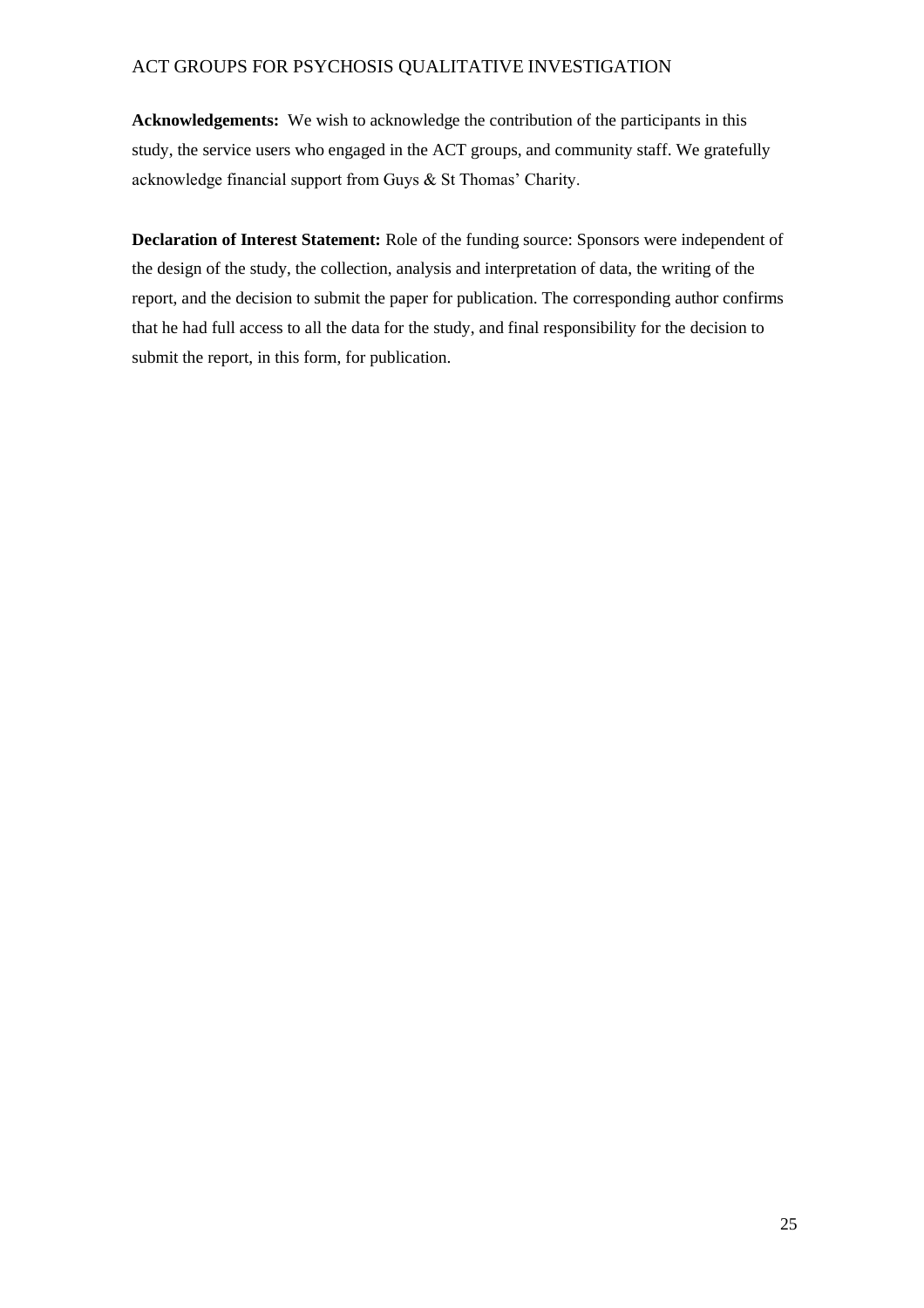#### **References**

- Abba, N., Chadwick, P., & Stevenson, C. (2008). Responding mindfully to distressing psychosis: A grounded theory analysis. *Psychotherapy Research: Journal of the Society for Psychotherapy Research*, 18(1), 77–87.
- Ashcroft, K., Barrow, F., Lee, R., & MacKinnon, K. (2012). Mindfulness groups for early psychosis: a qualitative study. *Psychology and Psychotherapy*, 85(3), 327– 334.
- A-Tjak, J. G., Davis, M. L., Morina, N., Powers, M. B., Smits, J. A., & Emmelkamp, P. M. (2015). A meta-analysis of the efficacy of acceptance and commitment therapy for clinically relevant mental and physical health problems. *Psychotherapy and Psychosomatics*, 84(1), 30-36.
- Bacon, T., Farhall, J., & Fossey, E. (2014). The active therapeutic processes of acceptance and commitment therapy for persistent symptoms of psychosis: Clients' perspectives. *Behavioural and Cognitive Psychotherapy*, 42(4), 402- 420.
- Bloy, S., Oliver, J. E., & Morris, E. (2011). Using acceptance and commitment therapy with people with psychosis: A case study. *Clinical Case Studies*, 10(5), 347– 359.
- Brand, R. M., & Palmer, F. T. (2015, March). A service evaluation of an acceptance and commitment therapy group in an Early Intervention in Psychosis service. In *Clinical Psychology Forum*, *267*, 21-25.
- Budman, S. H., Soldz, S., Demby, A., Feldstein, M., Springer, T., & Davis, M. S. (1989). Cohesion, alliance and outcome in group psychotherapy. *Psychiatry*, 52(3), 339-350.
- Butler, L., Johns, L.C., Byrne, M., Joseph, C., O'Donoghue, E., Jolley, S., Morris, E.M. & Oliver, J.E., (2016). Running acceptance and commitment therapy groups for psychosis in community settings. *Journal of Contextual Behavioral Science*, *5*(1), 33-38.
- Casey, M. B., Murphy, D., Neary, R., Wade, C., Hearty, C., & Doody, C. (2020). Individuals perspectives related to acceptance, values and mindfulness following participation in an acceptance-based pain management programme. *Journal of Contextual Behavioral Science*, 16, 96–102.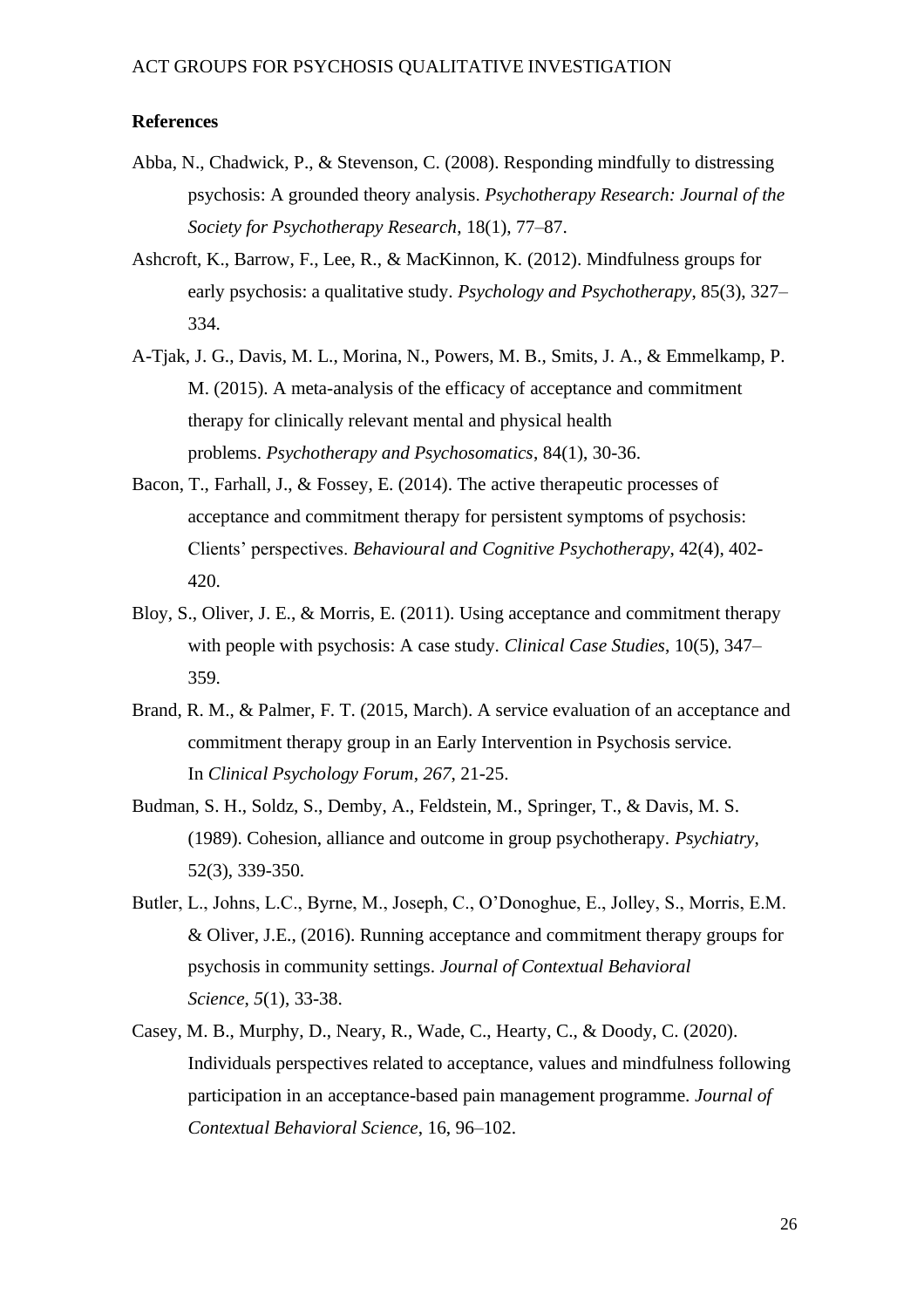- Chadwick, P. (2019). Mindfulness for psychosis: a humanising therapeutic process. *Current Opinion in Psychology*, 28, 317-320.
- Charmaz, K. (2006). *Constructing grounded theory: A practical guide through qualitative analysis*. London: Sage.
- Clarke, H., Rees, A., & Hardy, G. E. (2004). The big idea: Clients' perspectives of change processes in cognitive therapy. *Psychology and Psychotherapy: Theory, Research and Practice*, 77(1), 67-89.
- Dey, I. (1999). *Grounding grounded theory.* San Diego: Academic Press.
- Glaser, B. G. & Strauss, A. L. (1967). *The discovery of grounded theory: Strategies for qualitative research.* Chicago: Aldine.
- Goodcliffe, L., Hayward, M., Brown, D., Turton, W., & Dannahy, L. (2010). Group person-based cognitive therapy for distressing voices: Views from the hearers. *Psychotherapy Research*, 20(4), 447–461.
- Hayes, S. C., Strosahl, K. D., & Wilson, K. G. (2011). *Acceptance and commitment therapy: The process and practice of mindful change*. Guilford Press.
- Johns, L. C., Oliver, J. E., Khondoker, M., Byrne, M., Jolley, S., Wykes, T., Joseph, C., Butler, L., Craig, T., & Morris, E. M. J. (2016). The feasibility and acceptability of a brief Acceptance and Commitment Therapy (ACT) group intervention for people with psychosis: The 'ACT for life' study. *Journal of Behavior Therapy and Experimental Psychiatry*, *50*, 257–263.
- Jolley, S., Johns, L., O'Donoghue, E., Oliver, J., Khondoker, M., Byrne, M., Butler, L., De Rosa, C., Leal, D., McGovern, J., Rasiukeviciute, B., Sim, F., & Morris, E. (2020). Group acceptance and commitment therapy (ACT) for patients and caregivers in psychosis services: feasibility of training and a preliminary randomised controlled evaluation. *British Journal of Clinical Psychology,*  https://doi.org/10.1111/bjc.12265
- Large, R., Samuel, V., & Morris, R. (2019). A changed reality: Experience of an acceptance and commitment therapy (ACT) group after stroke. *Neuropsychological Rehabilitation*, 1-20.
- Louise, S., Fitzpatrick, M., Strauss, C., Rossell, S. L., & Thomas, N. (2018). Mindfulness- and acceptance-based interventions for psychosis: Our current understanding and a meta-analysis. *Schizophrenia Research*, *192*, 57–63.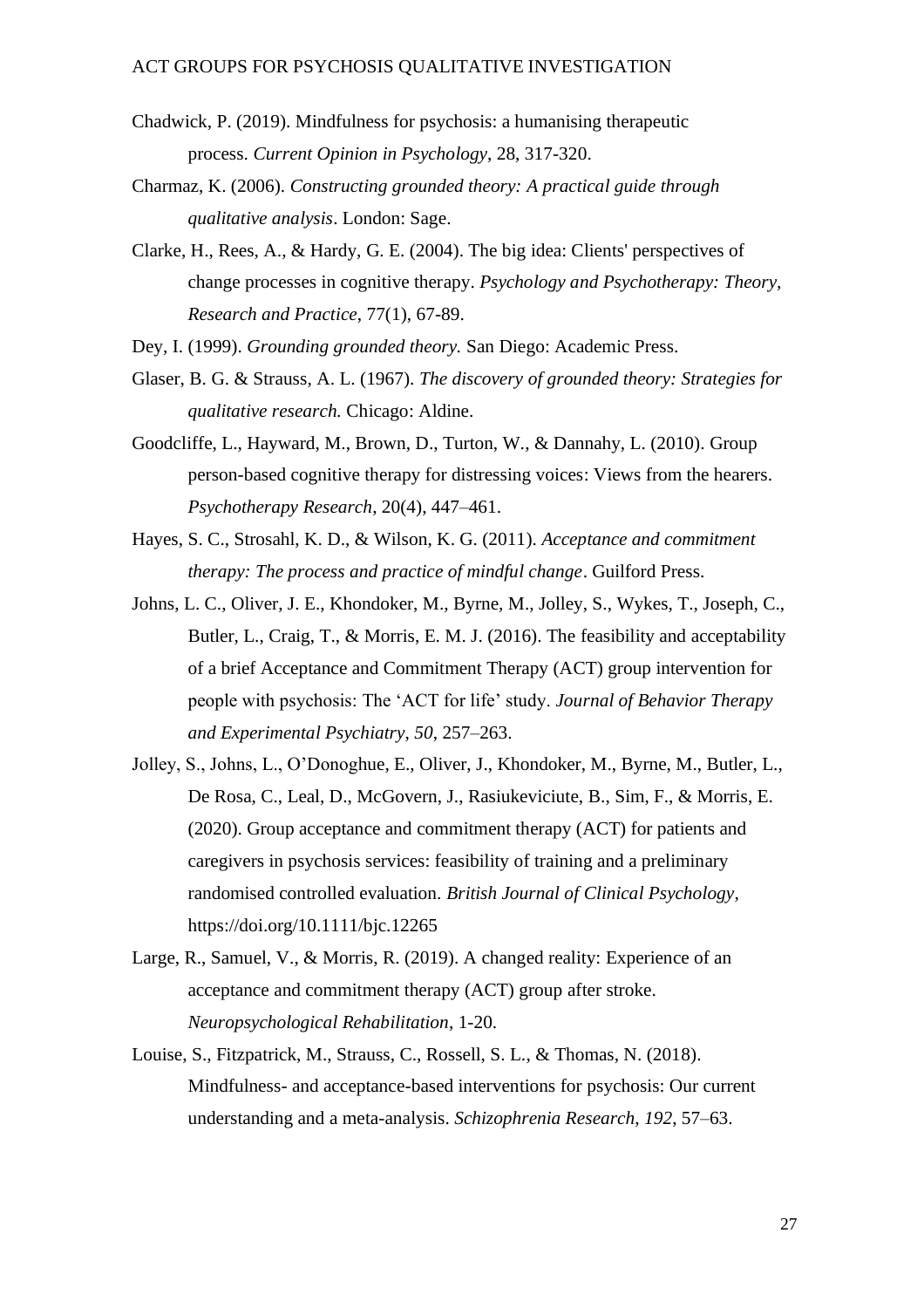- Meyrick, J. (2006). What is good qualitative research? A first step towards a comprehensive approach to judging rigour/quality. *Journal of Health Psychology*, *11*(5), 799-808.
- Morris, E. M., Garety, P., & Peters, E. (2014). Psychological flexibility and nonjudgemental acceptance in voice hearers: relationships with omnipotence and distress. *Australian & New Zealand Journal of Psychiatry*, *48*(12), 1150- 1162.
- Morris, E. M., Johns, L. C., & Oliver, J. E. (Eds.). (2013). *Acceptance and commitment therapy and mindfulness for psychosis*. John Wiley & Sons.
- Morris, E.M., Farhall, J., Gates, J., Clemente, J., & Goldstone, E. (2018). Promoting recovery from psychosis using ACT groups in community mental health: feasibility, acceptability and outcomes. Paper given at the 16<sup>th</sup> World Conference of the Association for Contextual Behavioural Science, Montreal, Canada.
- O'Donoghue, E. K., Morris, E. M., Oliver, J., & Johns, L. C. (2018). *ACT for psychosis recovery: A practical manual for group-based interventions using acceptance and commitment therapy*. New Harbinger Publications.
- Oliver, J., Morris, E., Johns, L., & Byrne, M. (2011). ACT for Life: group intervention for psychosis manual. Retrieved from https://contextualscience.org/quotact\_for\_lifequot\_group\_intervention\_for\_psyc ho
- Tufford, L., & Newman, P. (2012). Bracketing in qualitative research. *Qualitative social work*, *11*(1), 80-96.
- Varese, F., Morrison, A. P., Beck, R., Heffernan, S., Law, H., & Bentall, R. P. (2016). Experiential avoidance and appraisals of voices as predictors of voice-related distress. *British Journal of Clinical Psychology*, *55*(3), 320-331.
- Willig, C. (2013). *Introducing qualitative research in psychology*. Maidenhead: Open University Press.
- Wood, H. J., Gannon, J. M., Chengappa, K. R., & Sarpal, D. K. Group teletherapy for first‐episode psychosis: Piloting its integration with coordinated specialty care during the COVID‐19 pandemic. *Psychology and Psychotherapy: Theory, Research and Practice.* https://doi.org/10.1111/papt.12310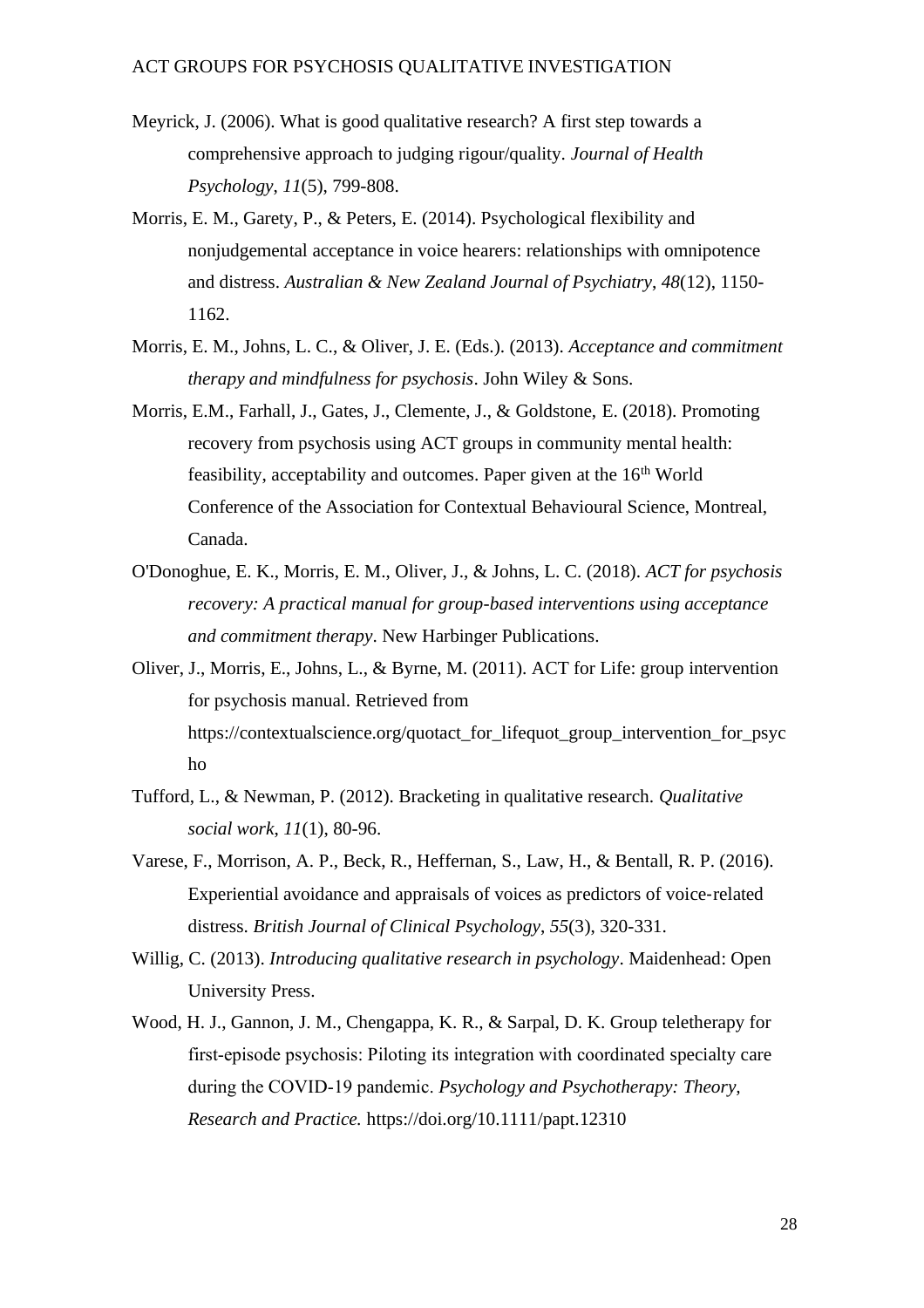Yıldız, E. (2020). The effects of acceptance and commitment therapy in psychosis treatment: A systematic review of randomized controlled trials. *Perspectives in psychiatric care*, *56*(1), 149-167.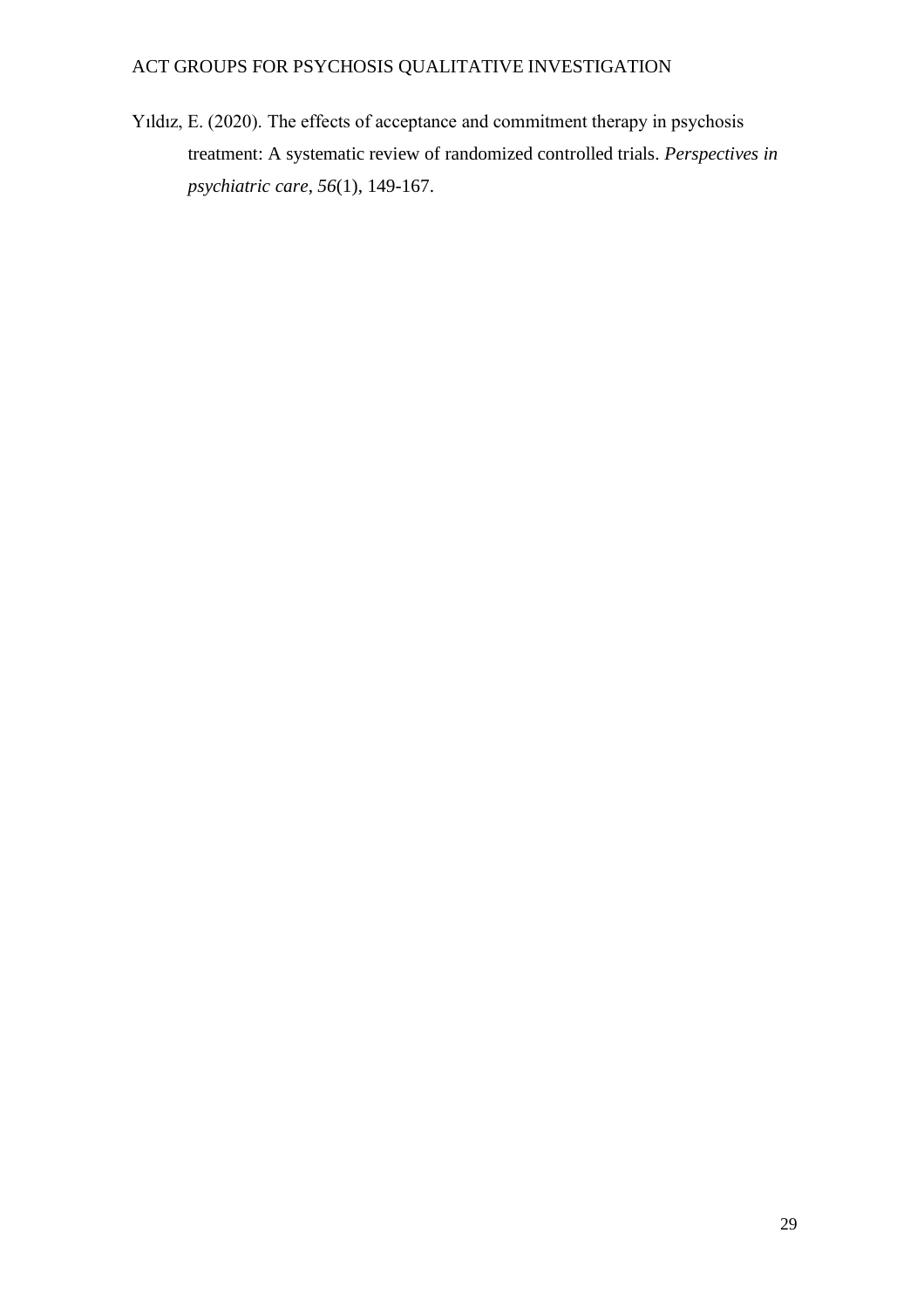# **Tables**

# Table 1

# Participant Demographic Data

|                | Age range | Gender | Self-defined ethnicity  | Service      | Months since group |
|----------------|-----------|--------|-------------------------|--------------|--------------------|
| P <sub>1</sub> | $20 - 30$ | M      | <b>Black British</b>    | EIP          | 10                 |
| P <sub>2</sub> | $20 - 30$ | F      | White & Black Caribbean | EIP          | 5                  |
| P <sub>3</sub> | $20 - 30$ | M      | European                | EIP          | 5                  |
| P <sub>3</sub> | $20 - 30$ | F      | European                | <b>ARMS</b>  | 7                  |
| P <sub>5</sub> | $40 - 50$ | M      | White British           | Psychosocial | 20                 |
| P <sub>6</sub> | $30-40$   | M      | White British           | Psychosocial | 7                  |
| P7             | $40 - 50$ | M      | Latin American          | Psychosocial | 12                 |
| P <sub>8</sub> | $20 - 30$ | M      | <b>Black British</b>    | EIP          | 18                 |
| P <sub>9</sub> | $40 - 50$ | М      | European                | Psychosocial | 16                 |

Age is shown as a range to ensure participants remain unidentifiable.

EIP = Early Intervention in Psychosis ; ARMS = At-Risk Mental State service ;

Psychosocial = Psychosocial Inclusions service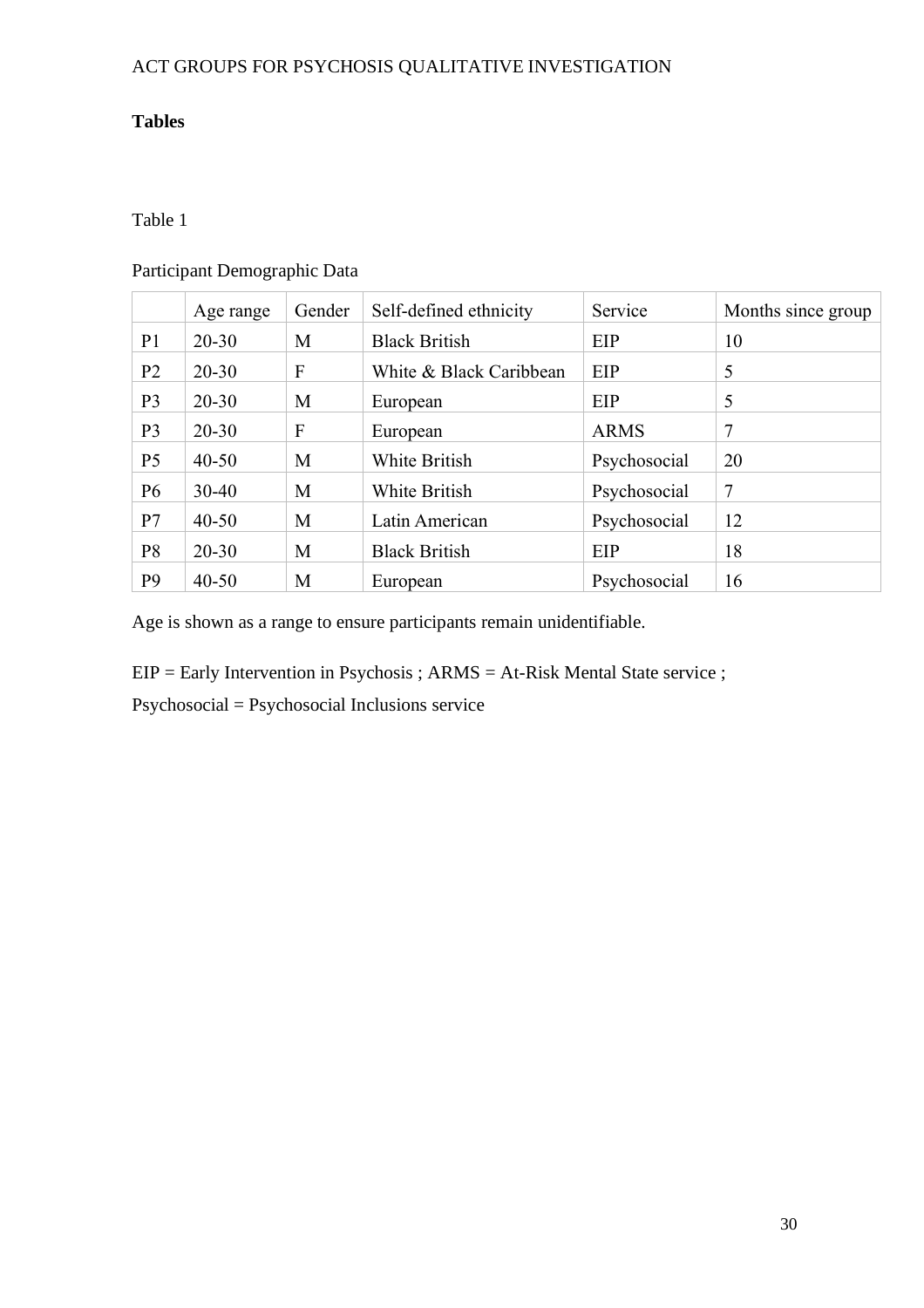# **Figures**



# Figure 1.

A model of processes of change in ACTp groups as articulated by participants.